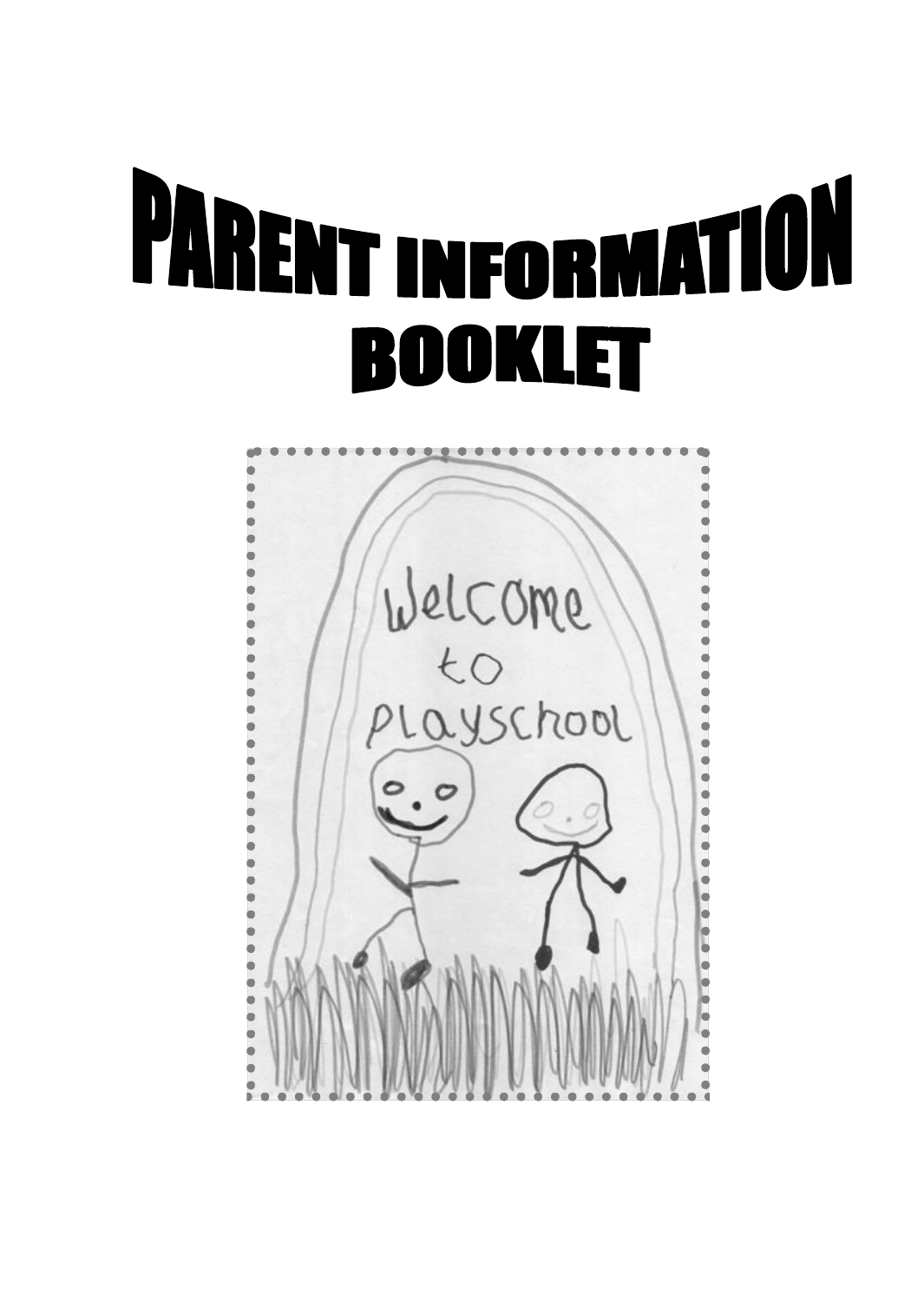

Contents

#### **WELCOME TO TUGGERANONG LINK**

- **1. Playschool Aim** 1.1 Playschool Staffing **2 Licensing 3 Families and Playschool** 3.1 Communication 3.2 Involvement **4 Health and Safety** 4.1 Leaving and collecting your
- Child 4.2 Toilet Training 4.3 Clothing/sun smart 4.4 Food
- **5 Children's Health and Welfare** 5.1 Medication 5.2 Immunisation 5.3 Mandatory Reporting- Keeping children safe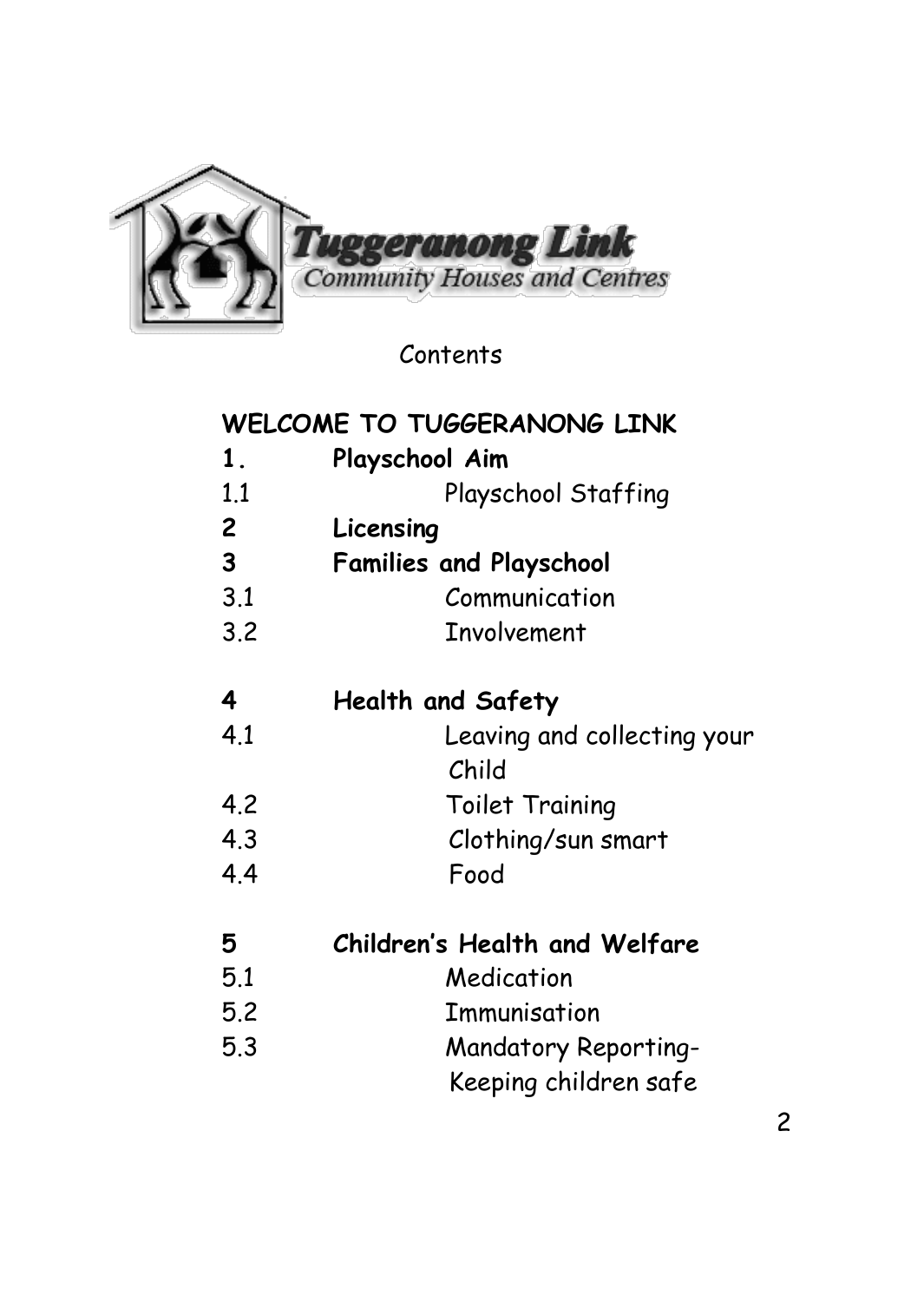| 6   | <b>Enrolment Information</b>  |
|-----|-------------------------------|
| 6.1 | Selection                     |
| 6.2 | <b>Waiting Lists</b>          |
| 6.3 | Fnrolments                    |
| 6.4 | Cancelling/forfeiture of      |
|     | Playschool place              |
| 7   | Fees and Financial Matters    |
| 7.1 | Holding Fee                   |
| 7.2 | Late Pickup                   |
| 8   | What to bring                 |
| 9   | Our Playschool Programme      |
| 9.1 | General                       |
| 9.2 | Birthdays                     |
| 9.3 | Special Needs Assessment      |
| 10  | Emergency/Lockdown Procedures |

- **11 Behaviour Management Policy**
- **12 Provisions for dealing with issues or concerns**

[www.tugglink.org.au](http://www.tugglink.org.au/)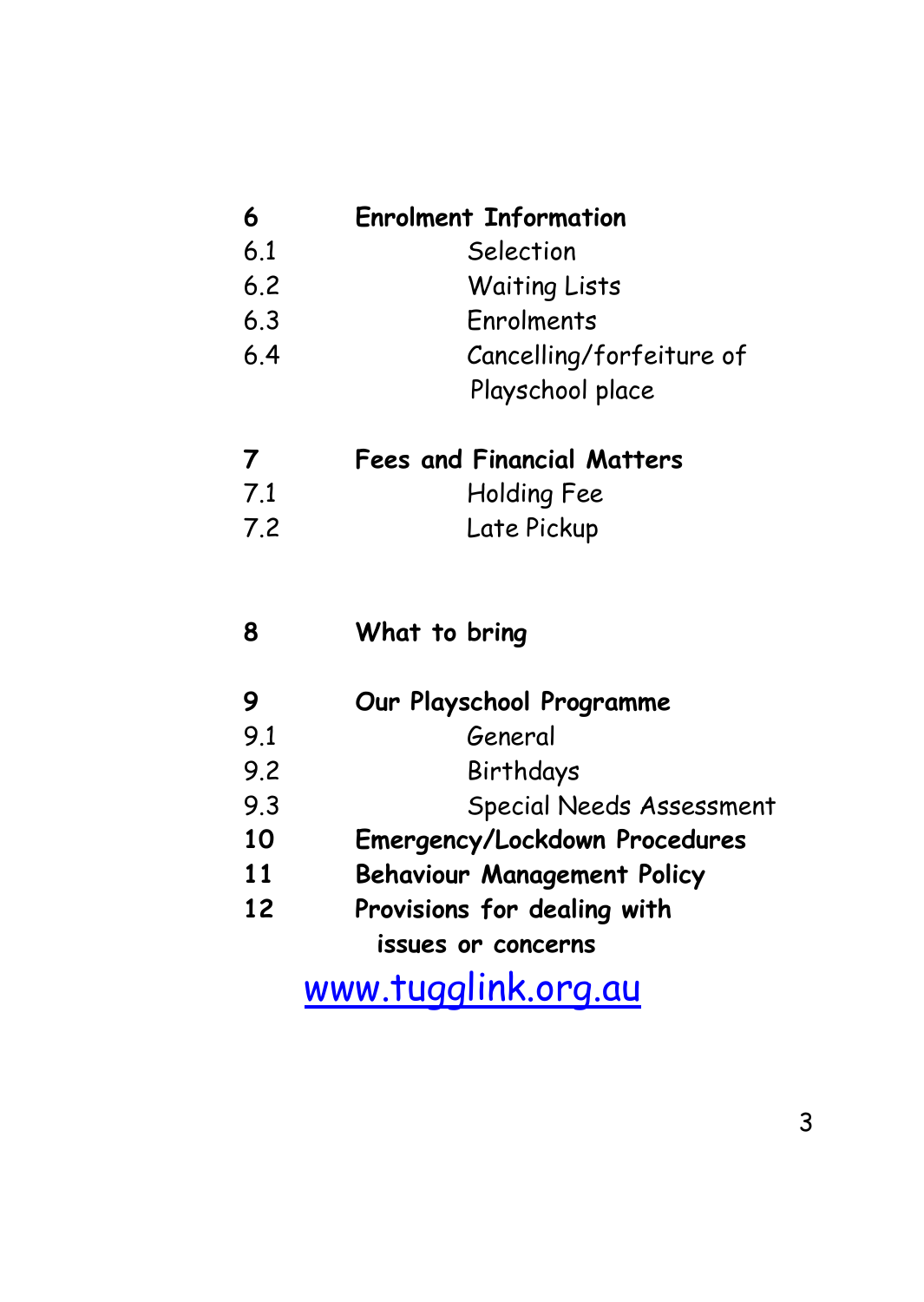#### **Tuggeranong Link Playschool contact details**

Head Office 33 Prichard Cct Richardson 2905 6292 1604 Website: [www.tugglink.org.au](http://www.tugglink.org.au/) Email: [tugglink@tugglink.org.au](mailto:tugglink@tugglink.org.au) Facebook: Playschool-Tuggeranong Link

Isabella Plains Neighbourhood House 123-125 Ellerston Ave (shopping square) Isabella Plains ACT 2905 6292 4477 or 0409083763 Playschool Mobile: 0400 834 020 Email: [ipnhouse@tugglink.org.au](mailto:ipnhouse@tugglink.org.au)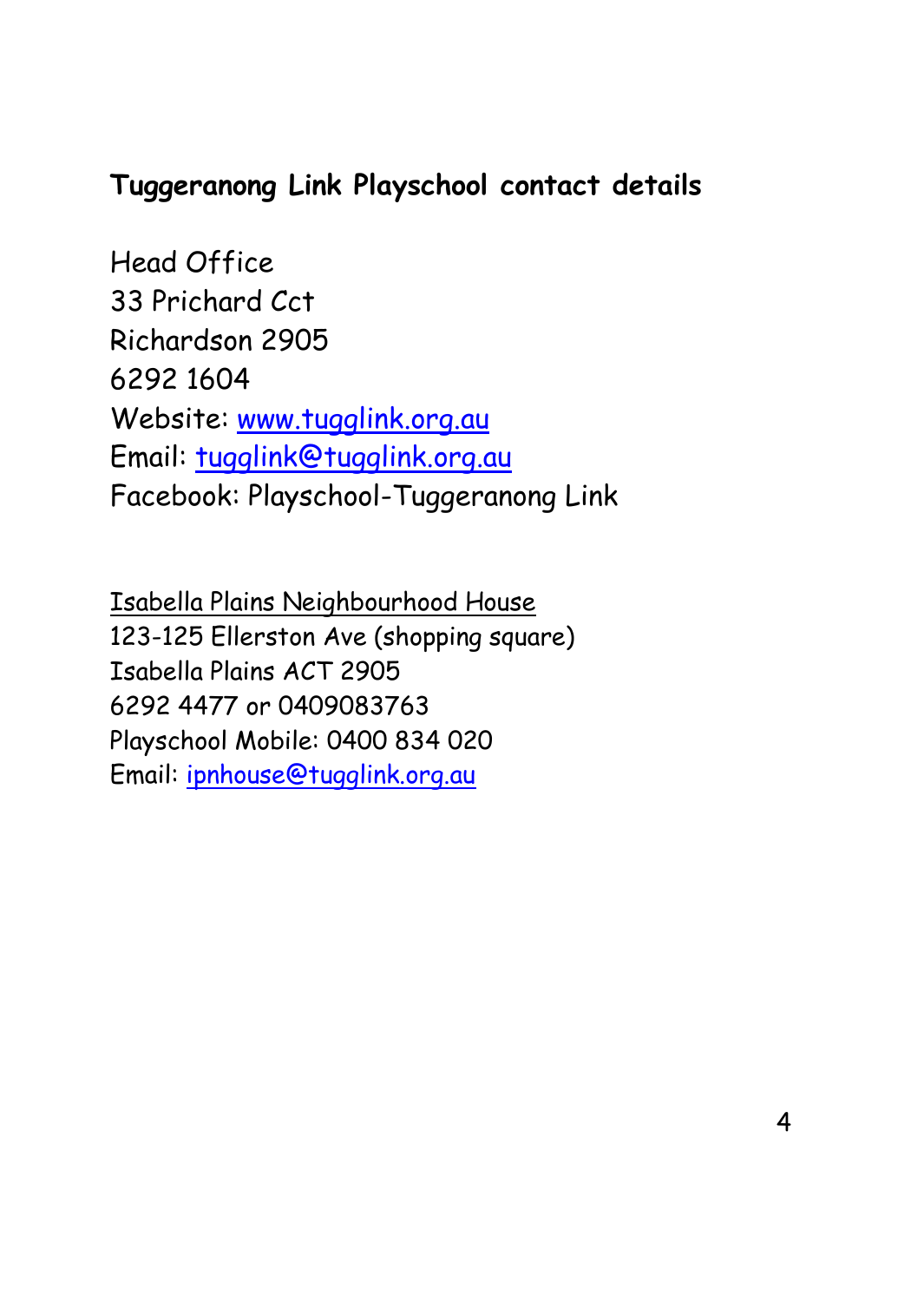*The Tuggeranong Link ("LINK") is a grass roots community organisation that works with the people of the Tuggeranong Valley and other local community organisations to meet current needs in your community.* 

*The LINK supports the development of low cost, accessible, programs & activities at our houses and centres in Gilmore, Richardson, Chisholm, Isabella Plains and Bonython.*

*One of our main Programs is Playschool. Tuggeranong Link is the licensed proprietor of our playschool program. For your reference on display at each centre is our current licence, public liability, attending staff and their qualifications. Policy and Procedures and standards.*

*Our Community Houses are managed by voluntary committee members, drawn from users, program managers and the local community. Your input is always welcome, and we encourage parents to join our committee.*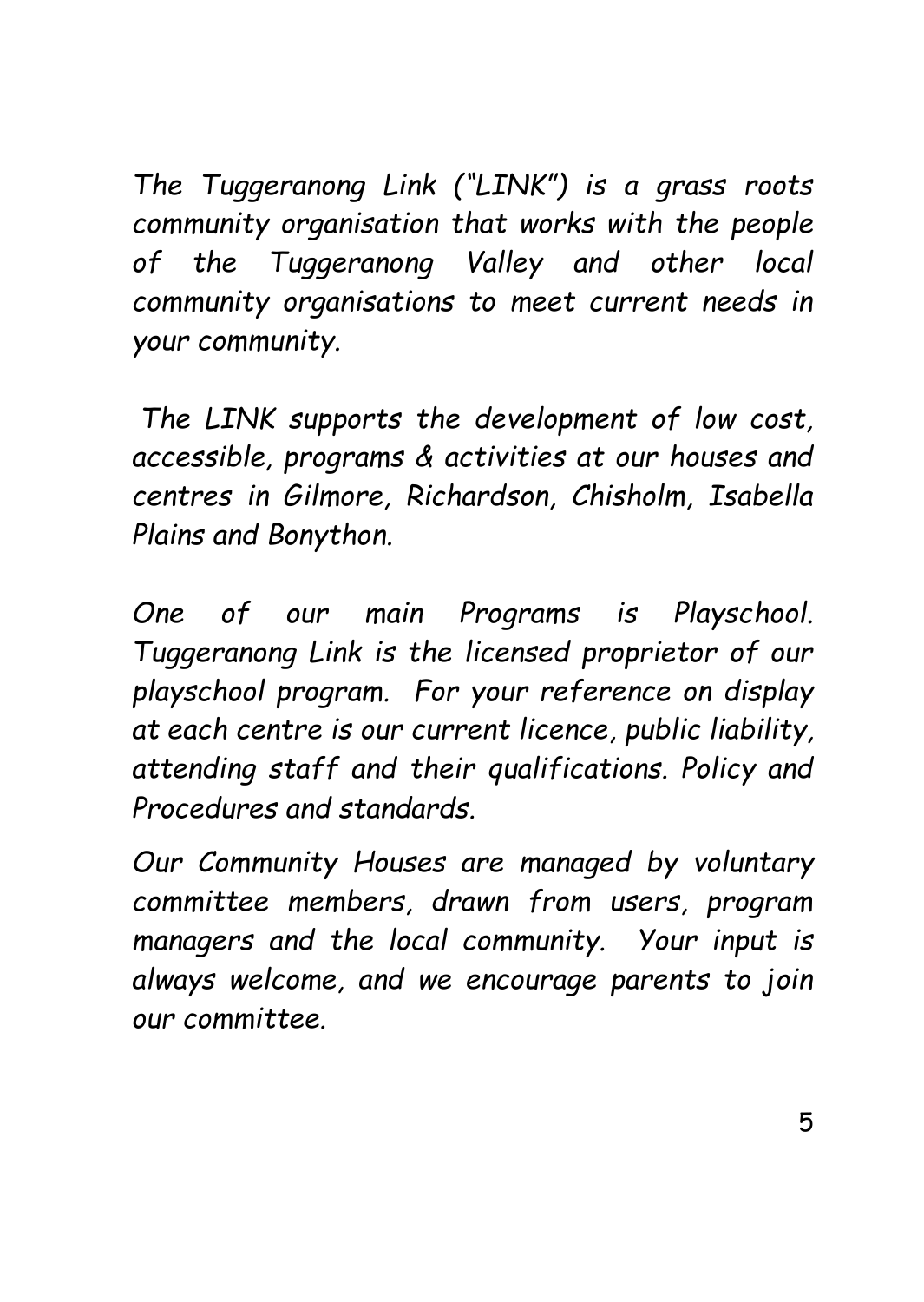## 1. Playschool Aim

The aim of the Playschool is to create and maintain a warm, co-operative atmosphere where staff, children and parents are engaged in developing the abilities and skills of the children, through a play based programme.

The planned programme will support the development and learning of all the children by means of participation, exploration and experimentation to build on their:

- Self-confidence, a feeling of achievement and self worth.
- Positive interpersonal relationships.
- Independence.
- An acceptance of group rules.
- Development of fine and gross motor skills.
- Self-expression through speech, movement, music and art.
- An eagerness for new experiences.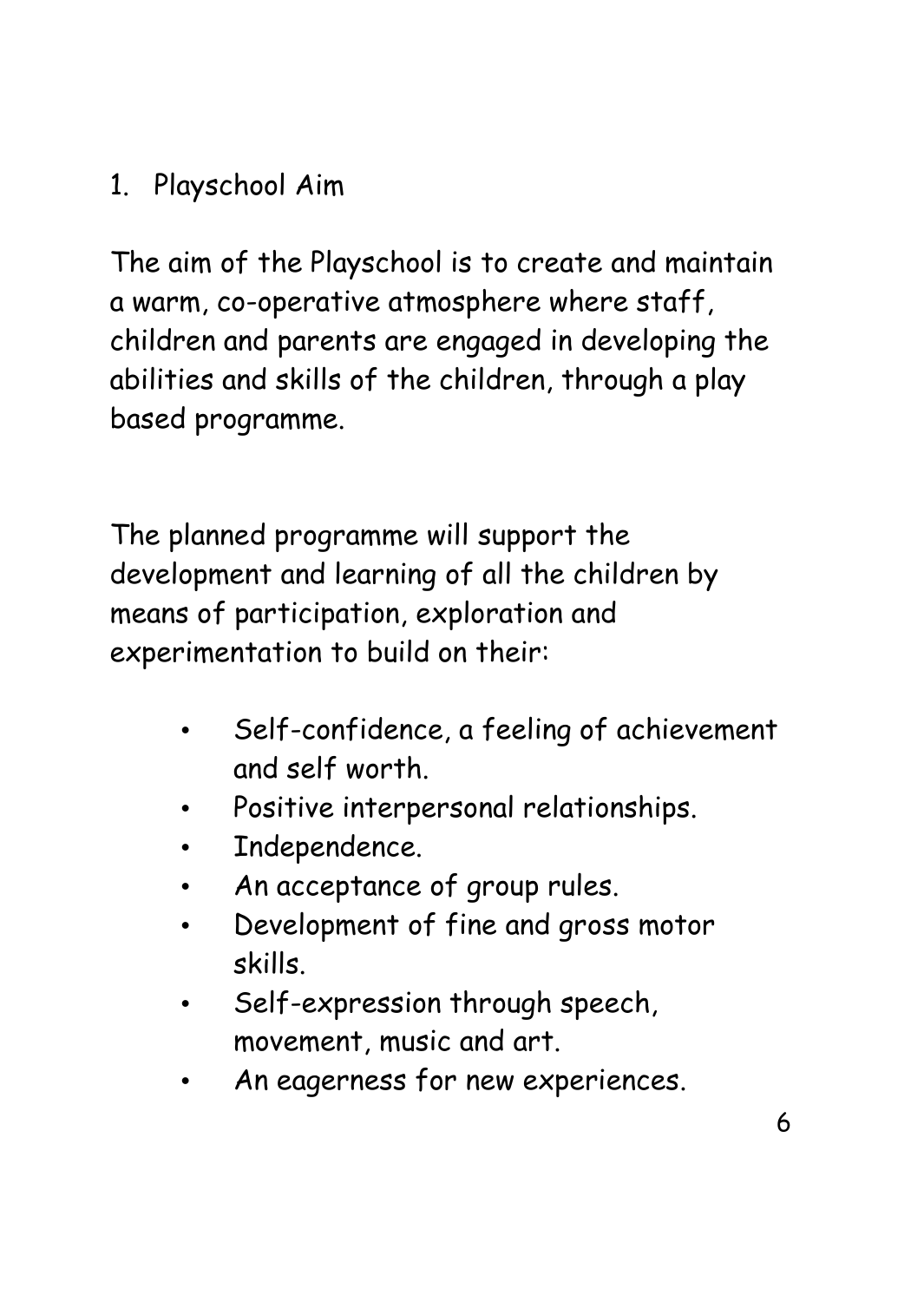Teachers will share their planning with families via visual display, newsletters and meetings. Opportunities will be made available for staff and families to collaborate in presenting aspects of the programme.

## 1.1 Playschool Staffing

At Playschool, any one group will have a maximum of between 15-18 children. A teacher and assistant will supervise each group. Teachers will have a minimum qualification of a Diploma in Children's Services, a Senior First Aid Certificate and Epipen training. The assistant supports the teacher in the implementation of the programme and the day to day running of the Playschool, they will hold or will be working towards a CERT3 in Children services. All staff and relief staff have a current Working with Vulnerable People Card. To ensure continued high quality and professional standards are offered to our families; our staff attend regular workshops and training sessions to maintain and improve their skills.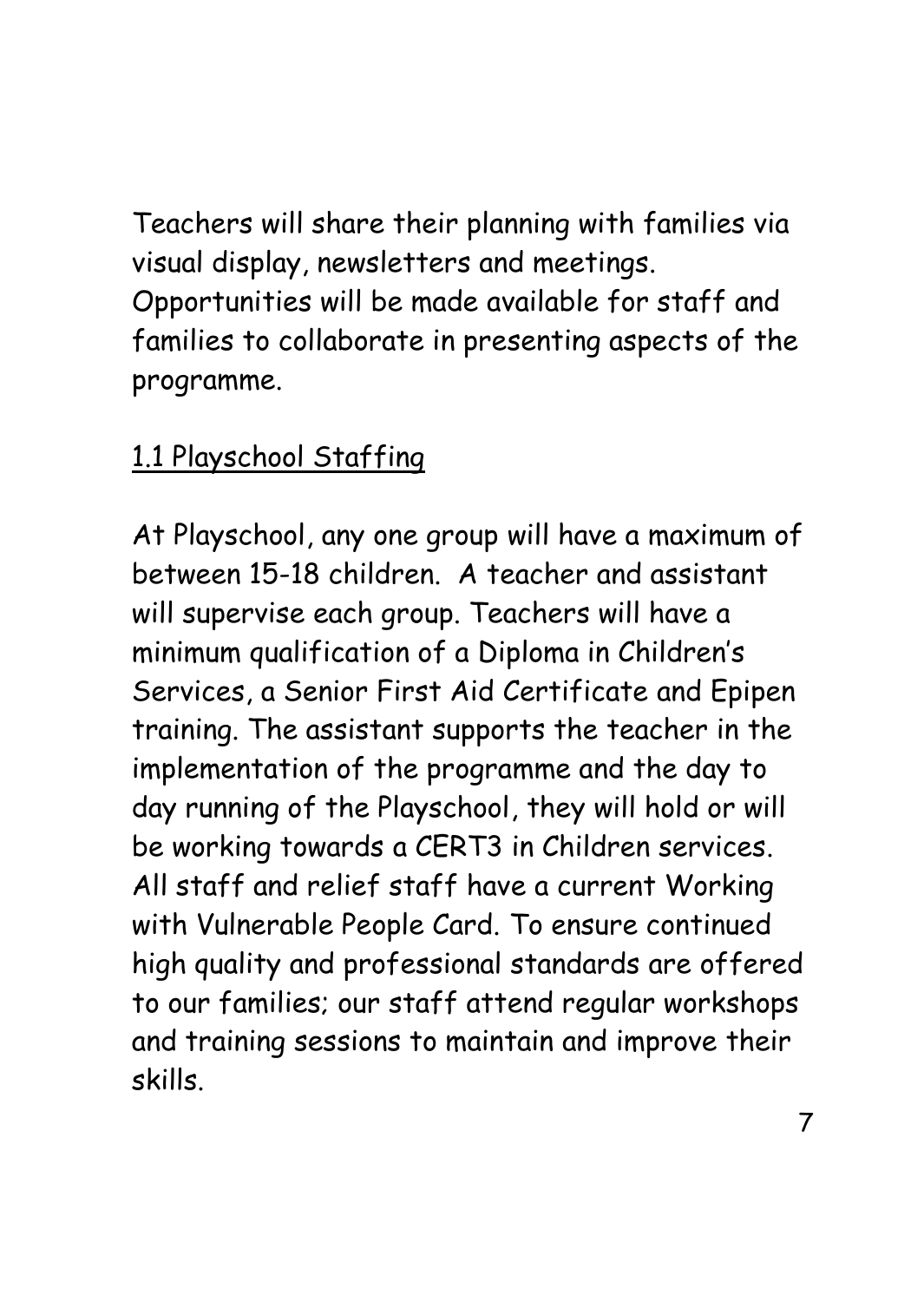In the event of one of our staff being unable to work their session; we endeavour to utilise Playschool staff from one of our other Playschools. If outside relief staff is required we ensure that they have all the required qualifications and a current Working with Vulnerable People Card.

Playschool Staff are responsible for:

- Programs for all enrolled children.
- The day-to-day running of the Playschool.
- Working with parents to ensure the best possible environment for the children.
- Reporting to governing authorities.
- Mandatory reporting

### **2. Licensing**

ACT Playschools are licensed by **The ACT Regulatory Authority – Children's Education and Care Assurance – Education Directorate**

This directorate sets strict standards based on the Children and Young People's Act 2009 to which all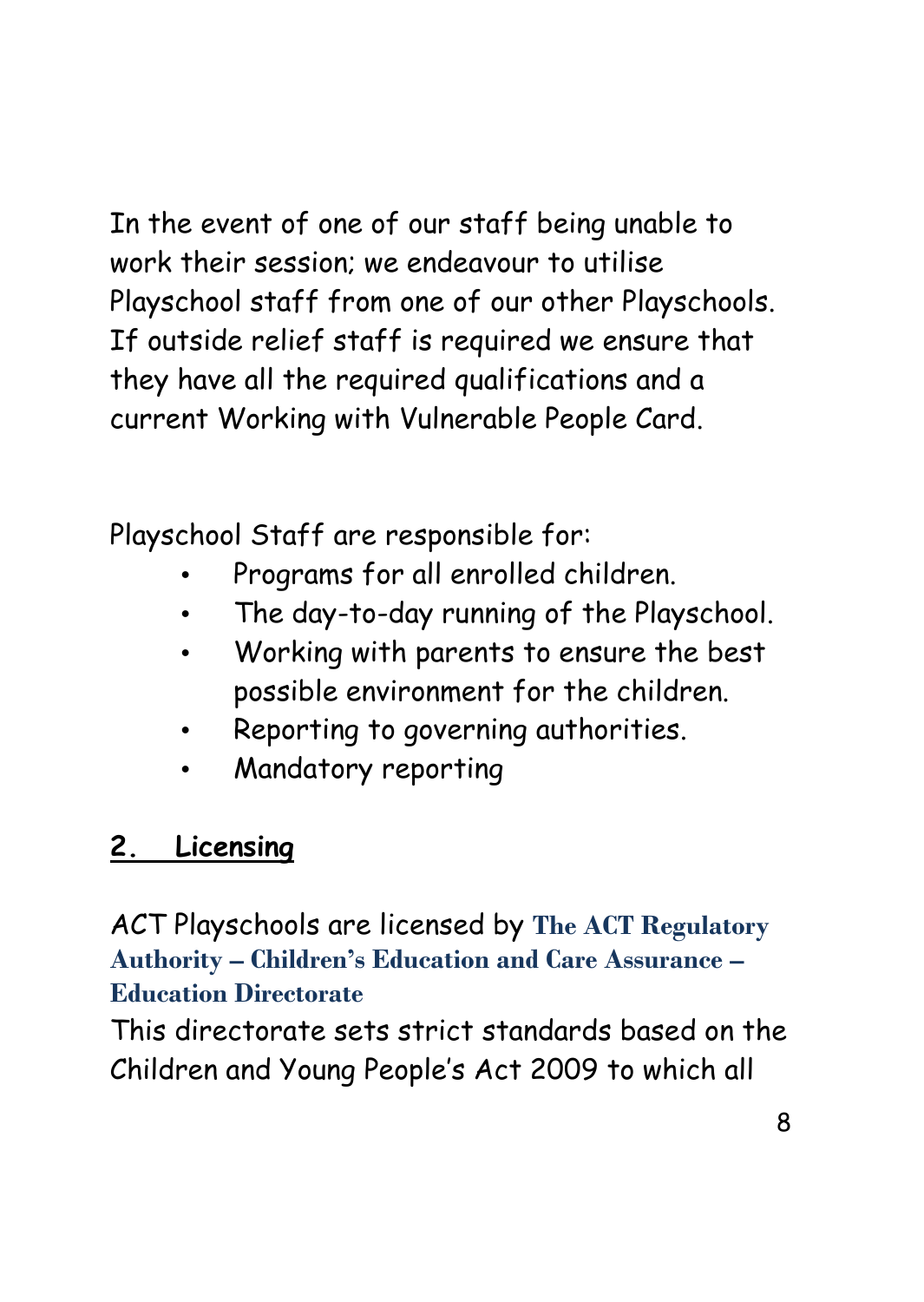Playschools must adhere. These include standards regarding staffing levels and qualifications, administrative procedures, health and safety measures, the physical environment and programmed activities for the children.

This regulatory body has set our maximum number of children at 15-18 per class. We are only licensed for children from 3 years of age. We can only accept children 2 weeks prior to their 3<sup>rd</sup> birthday and only on the condition that an adult remains on the premises at all times with the child.

These standards, licencing and Policy & Procedures are available for you at all times at the front counter.

### **3. Families and Playschool**

### 3.1 Communication

Teachers appreciate the opportunity to talk to parents/carers both informally and in a formal situation. If you have any concerns please do not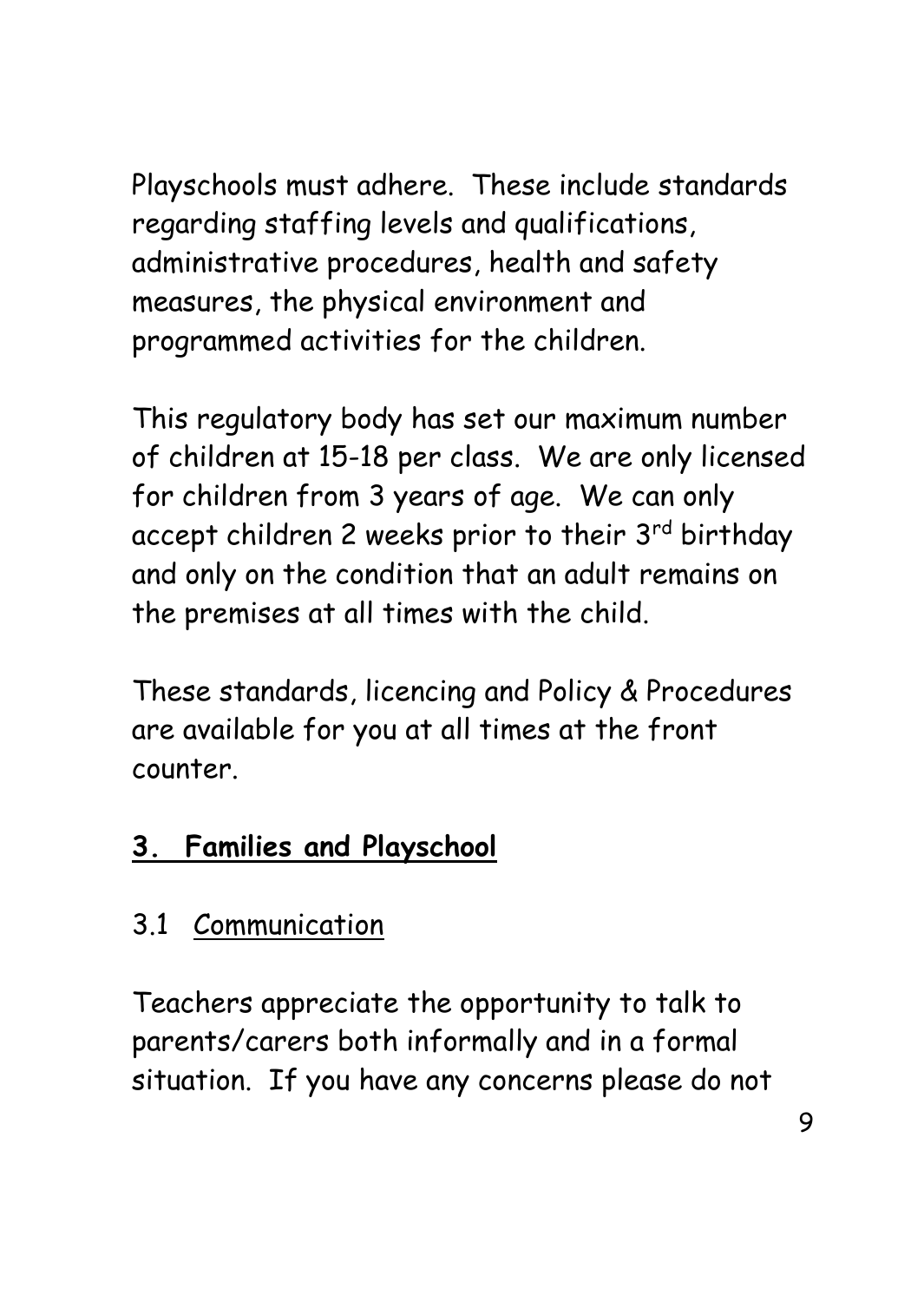hesitate to make an appointment to meet with the teacher.

Playschool newsletters will be distributed regularly. All of the Playschool's have a notice board, which will display the current programme and any other relevant material.

**Please keep staff informed of any changes of address, telephone numbers, medical information and emergency contact numbers.**

#### 3.2 Involvement

Any way families can contribute to the life of the Playschool is welcomed. Ways in which you can help include:

- Sharing your knowledge and expertise of craft, cooking, music, story telling etc.
- Helping with the daily programme.
- Participating in Playschool meetings.
- Joining the Tuggeranong Link Committee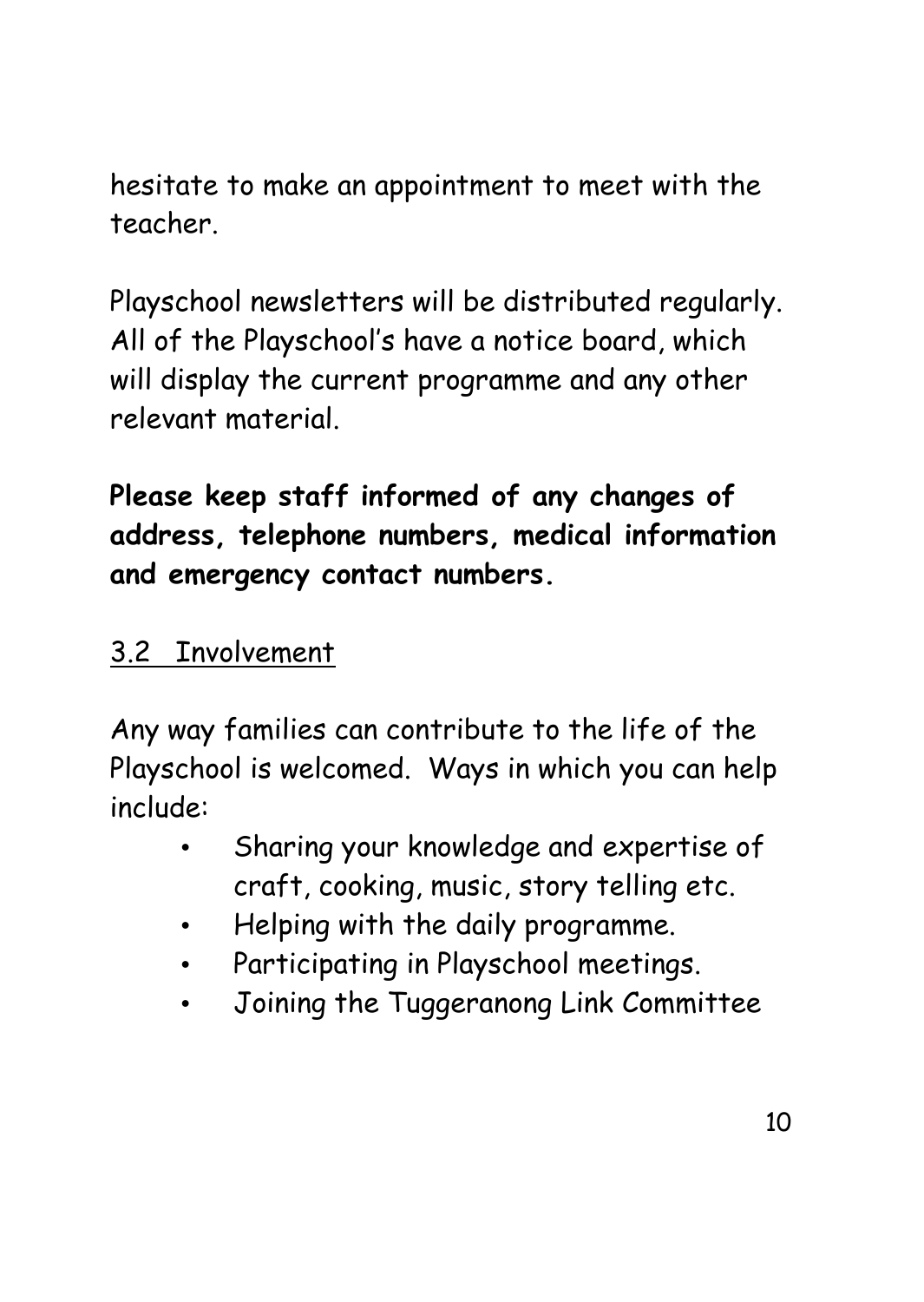Staff will make every effort to share decisionmaking, problem solving and organising with parents. Contributions to the programme are always welcome, although the teacher may need to use her/his professional knowledge and consider any policies before the implementation of ideas.

## **4. Health and Safety**

#### 4.1 Leaving and collecting your child.

Children must not be left unsupervised at the gate, or in the grounds. All children are required to be escorted into the building where parents can ensure that the Playschool unit is operating normally.

For the safety of all children, please ensure all gates are securely closed when entering and exiting the Playschool. *Please do not allow other children to leave the building without their guardian*.

**Parents/Carers are to sign their children in AND out of Playschool. Sign in sheets will be displayed in the foyer. This is extremely**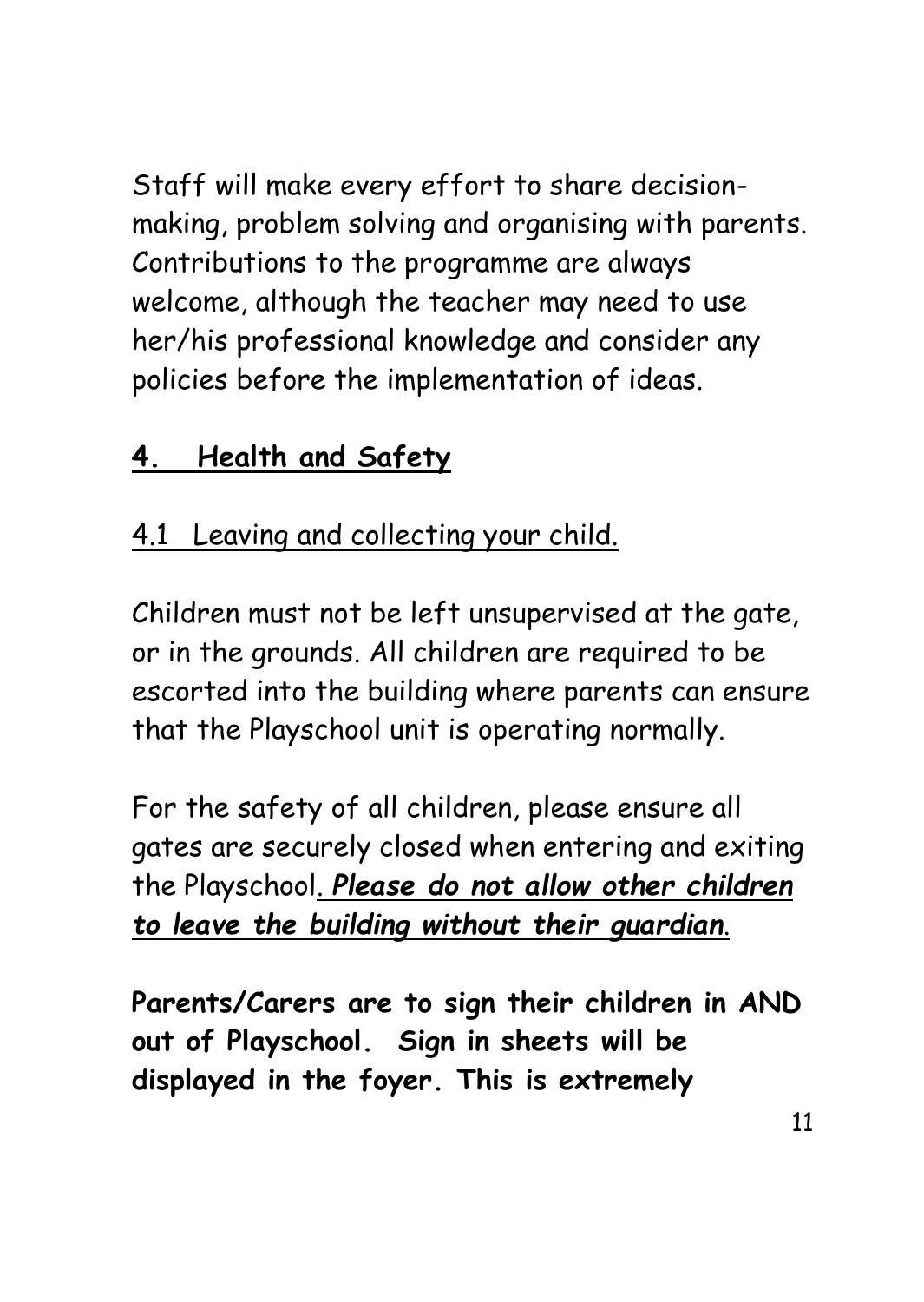**important as these sign in sheets are used in the case of emergency evacuations and supporting documentation for insurance and licensing requirements. A time and signature is required.**

Insurance matters preclude allowing children and parents into the Playschool room before the official starting time. As such, doors to the Playschool will not be opened until the scheduled starting time.

It is important that you are on time to collect your child, as staff are involved in preparation, programme planning and administrative tasks before and after sessions, and are not available to supervise children. Late fee charges will apply to cover the costs incurred by way of wages to staff.

**PLEASE NOTE:** If you arrange for another person to collect your child. Written authorisation is required, and staff must be notified, unless we have written permission from the parent, a child will not be released into the care of another person. An authorisation form is available for your use.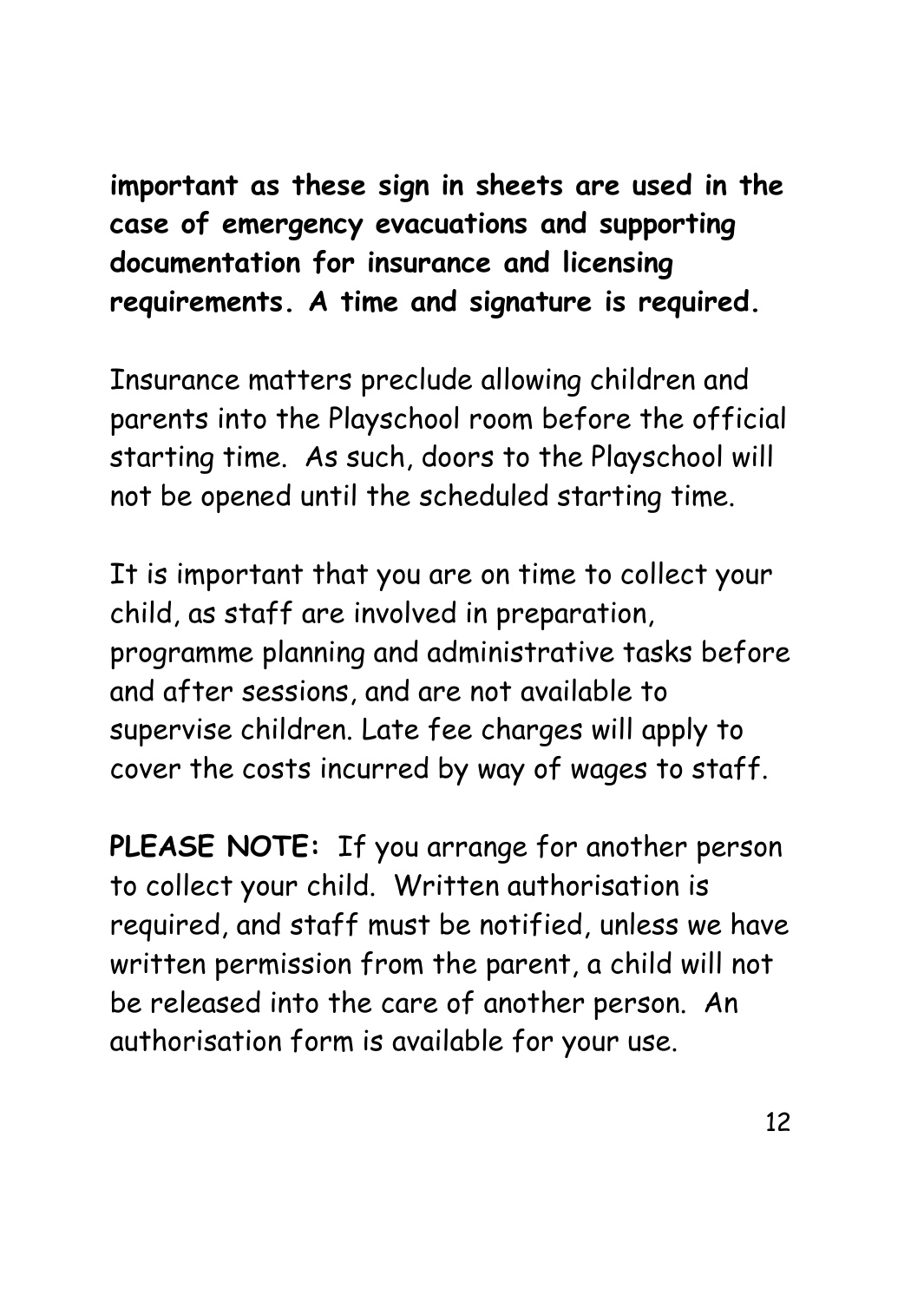#### 4.2 Toilet Training

Due to our facilities it is recommended children are toilet trained. Please remember a change of clothes. If this is of concern please speak to playschool staff.

#### 4.3 Clothing/Sunsmart

Appropriate clothing that can be easily managed by your child is important in supporting them in acquiring the necessary independent self help skills. Items such as buttons, bows, belts, clasps and buckles are difficult for little hands to confidently manipulate and undo. Practical clothing which has elasticised waist bands such as shorts, track pants and leggings make it easier for children to confidently go to the toilet without the unnecessary extra task of trying to undo 'tricky' clothing. Just in case your child does have an 'accident' please ensure you pack a spare set of clothes and underwear.

Safety is also another concern if appropriate clothing is not worn to Playschool. Many long or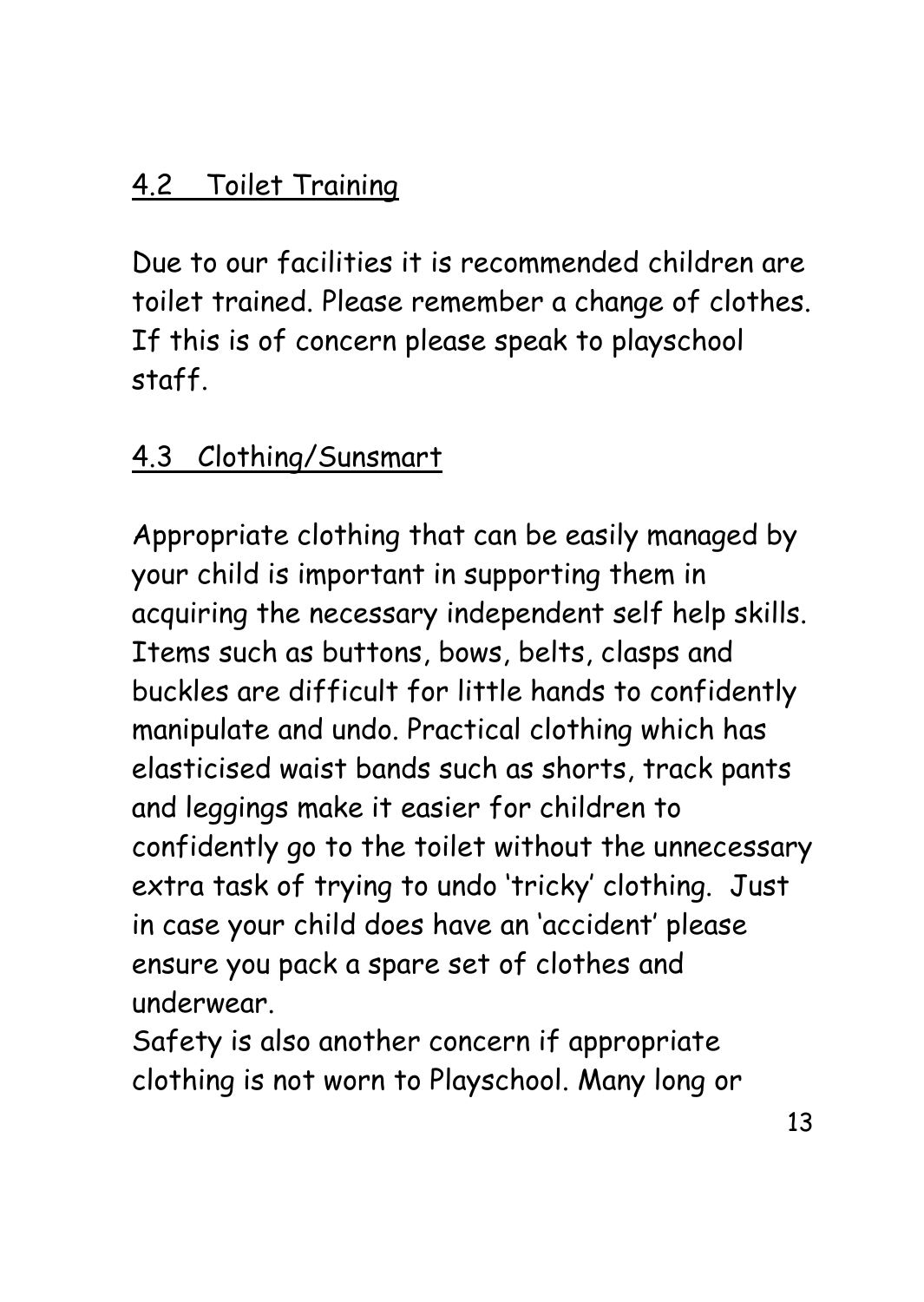flowing type clothing items such as capes and long skirts are extremely dangerous. They may hinder children from the more active play experiences (such as climbing, ball games or running) which are planned for each session.

Closed in shoes which support and protect your child's feet must be worn to playschool. Please do not send your child in shoes such as slip on sandals/scuffs, crocs, thongs and 'dress up' high heels.

Clothing suitable to the seasonal weather conditions is important to ensure that your child may engage in the activities programmed for the session eg. a warm coat/parker and a warm hat for winter. Shoulder covered tops and a broad brimmed hat. Playschool is approved by the Cancer Council SunSmart program which is reviewed every 3 years and adheres to a Sun Smart policy.

**All clothing and other personal items should be clearly labelled with your child's name.** If lost property is not claimed by the end of each term the items will be sent to local clothing charities.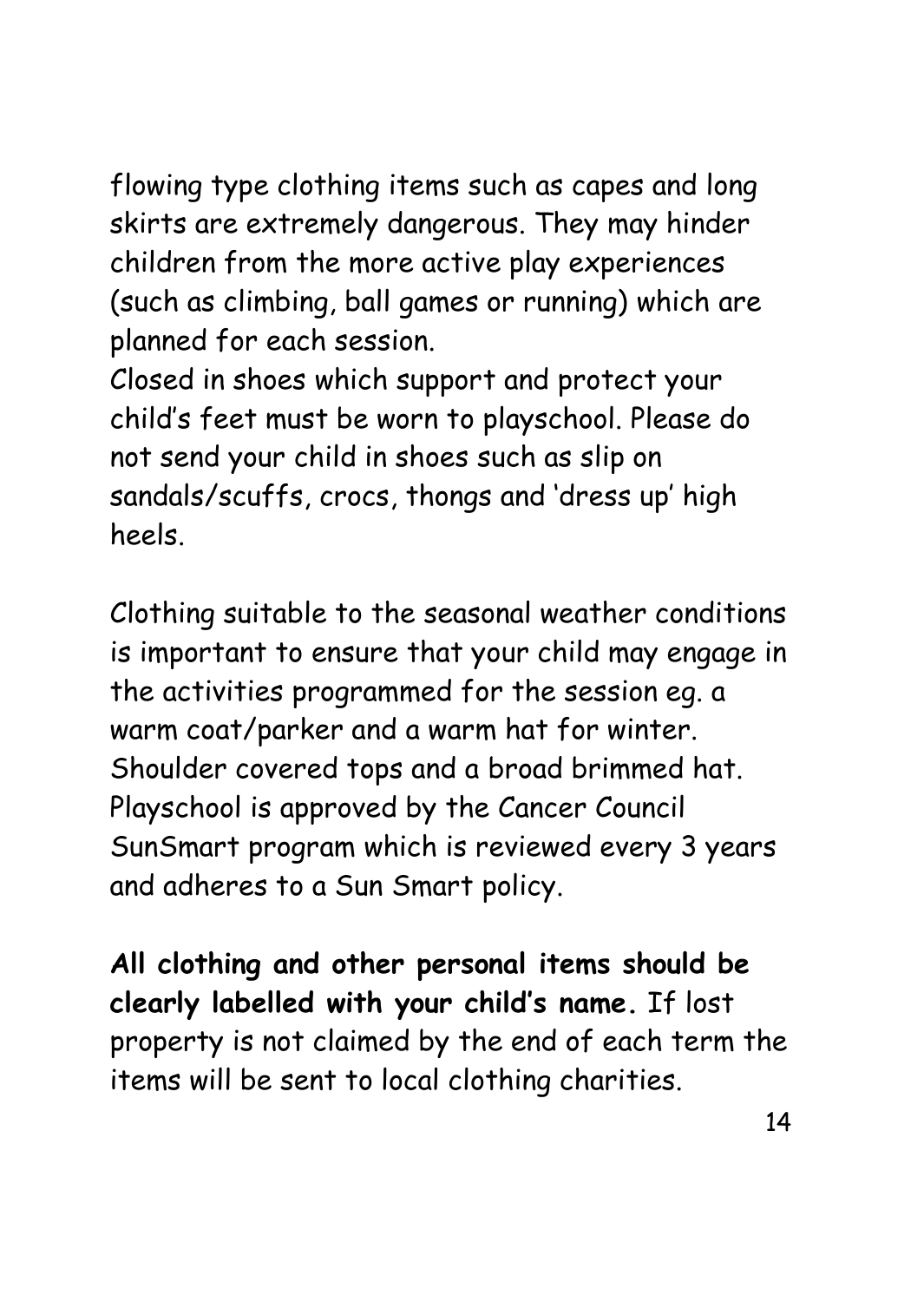#### 4.4 Food

All children are required to bring a water bottle to Playschool. Please only put water in the bottle not cordial or juice etc.

Parents and carers are urged to provide children with a healthy lunch. Please do NOT include chocolate, lollies, chips, cake, cordial or juice in your child's lunchbox. Items such as these will be sent home with the child. Please do not bring food that needs to prepared and cooked as we do not have the resources or facilities to cater for this.

At times there may be children attending Playschool who have life-threatening allergies, the Playschool is designated as a NUT FREE environment.

The following items are NOT to be bought into the Playschool:

- Peanut Butter.
- Nutella.
- Sesame Bars.
- Muesli bars.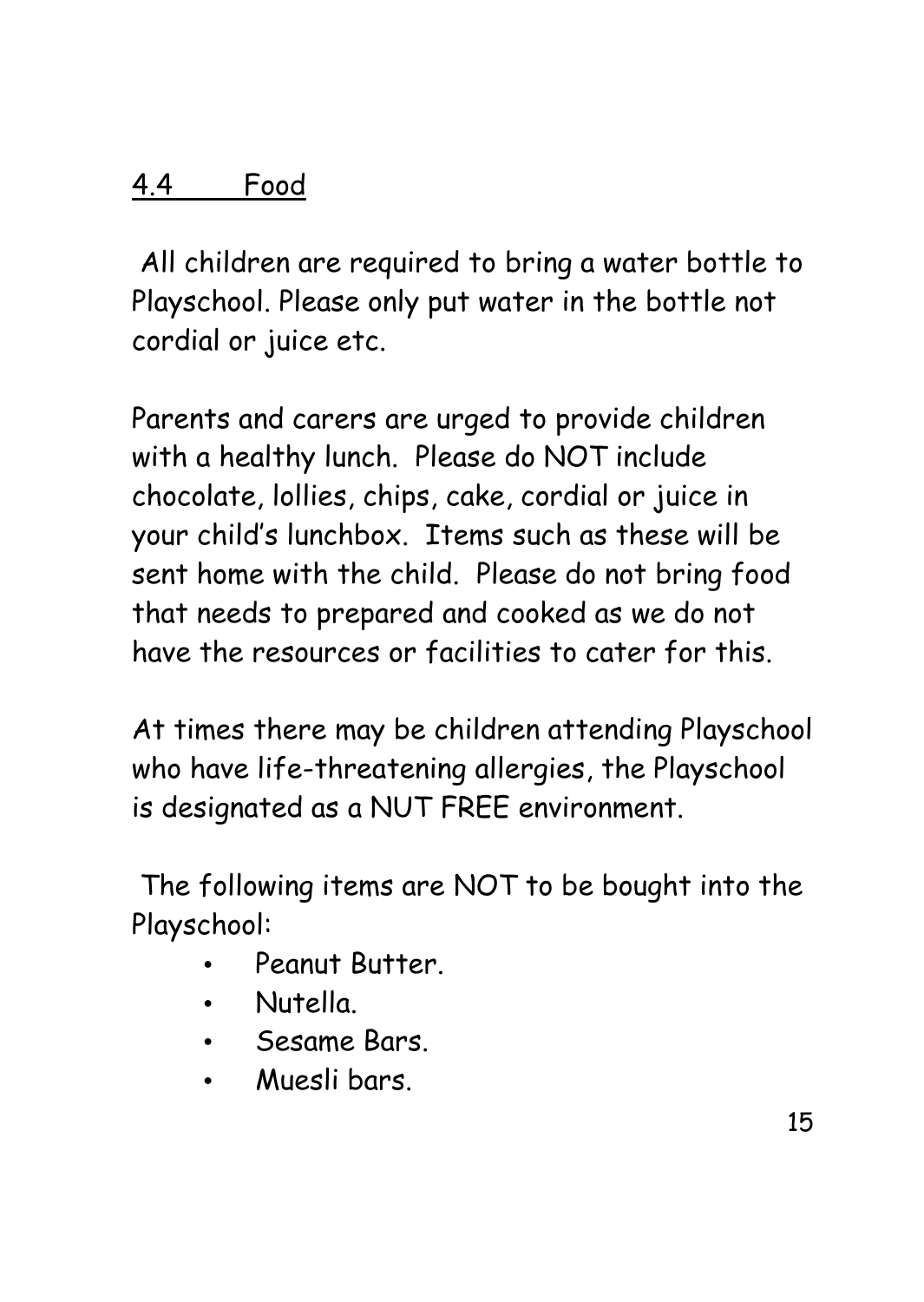- Any nut product.
- Other products may be excluded if the need arises.

Please talk to your teachers if you have any concerns regarding the above.

### **5. Children's Health and Welfare**

Children who are ill or tired do not benefit from Playschool sessions. Please keep unwell children at home. Our staff are not qualified nurses and cannot attend to the extra needs of an unwell child. This precaution not only helps your child but also lessens the spread of disease amongst staff and the other children.

Parents/carers are to inform the teacher when a child has a contagious or infectious disease. A poster is displayed at each of the Playschools.

Teachers will notify a parent immediately if a child appears to become unwell and is deemed unable to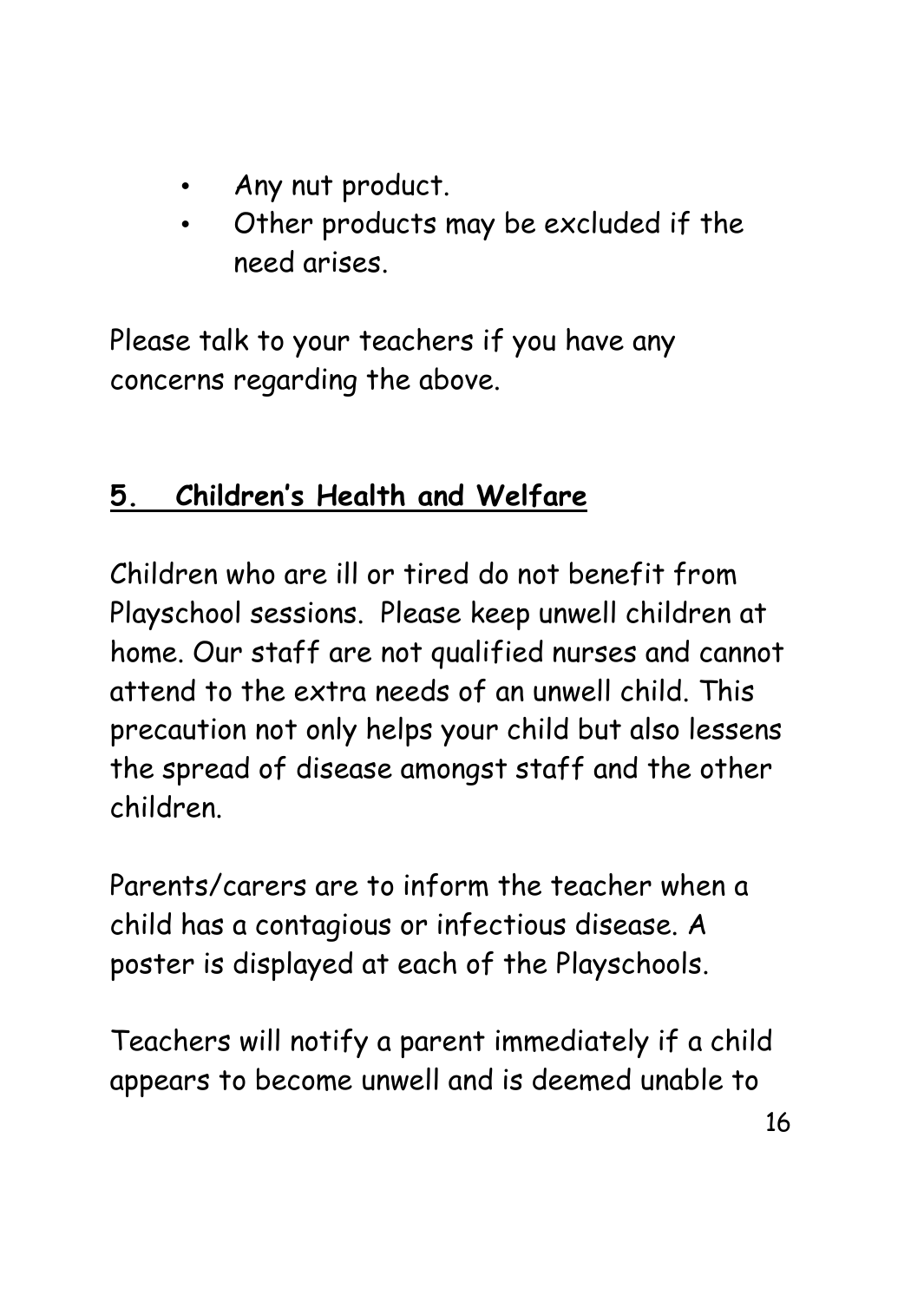continue the session. Parents/carers are to collect their child as soon as possible once notified of the child's illness.

#### 5.1 Medication

For Playschool staff to be able to administer medication to any child, parents/guardians must provide a completed, signed Permission to Administer Medication form and a letter of instruction from the child's Doctor.

As far as possible it is requested that medicine be given to the child before and after Playschool sessions.

Children with severe allergies etc must provide the Playschool with a detailed action plan provided by the child's doctor. All Epipens etc are to be handed to the teacher at the start of each session. These items will be kept in the playroom to ensure quick access. All items are to be clearly marked with the child's name. Parents/carers will be responsible for collection of medication at the end of the session.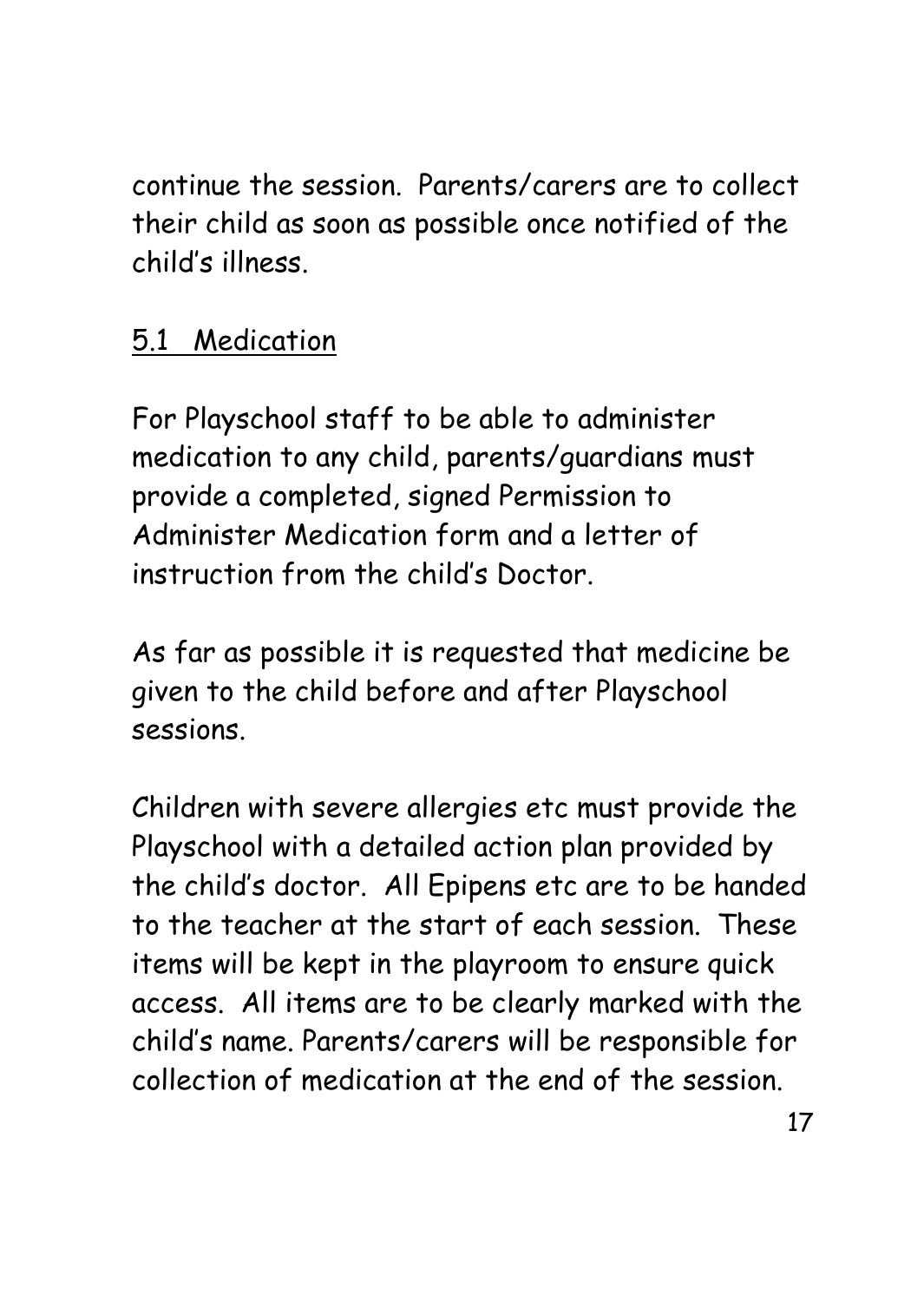Please note children with Asthma and/or severe allergic reactions are not able to attend Playschool if the Playschool does not hold a current Action Plan, signed by a Doctor.

#### 5.2 Immunisation

Two copies of your child's immunisation status (available from Medicare) must be provided to the Playschool on enrolment.

If you choose not to have your child immunised, it is requested that you furnish the Playschool with a letter stating that your child has not undergone an immunisation programme. Please see playschool staff.

For the child's safety, non – immunised children will be excluded from the programme if there is an outbreak of an infectious disease.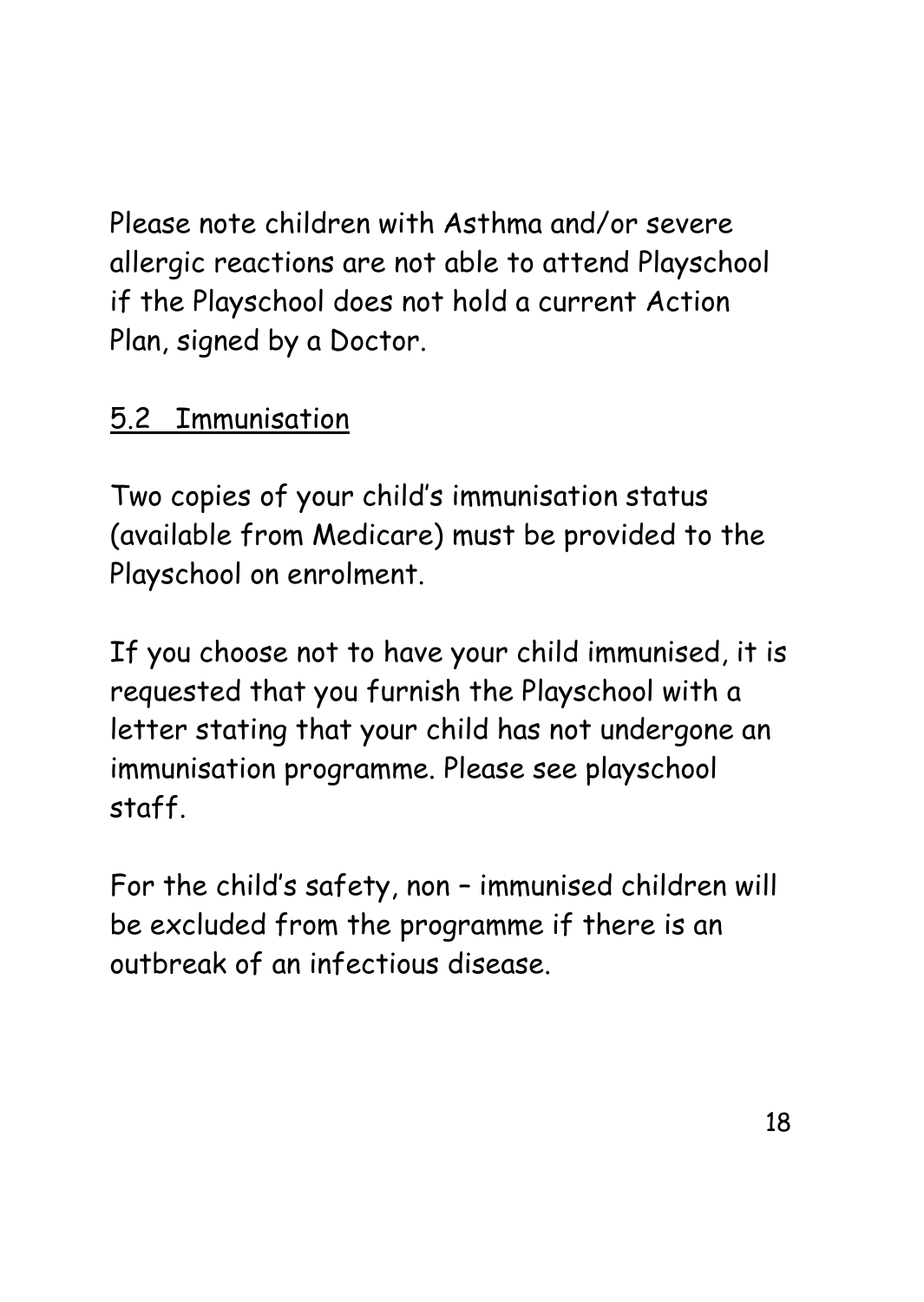Responsibility for keeping children safe from harm and providing for their long-term wellbeing falls on all adults both as family members and as members of the community. Certain professional groups including Playschool staff are mandated to report cases of suspected abuse or neglect.

## **6. Enrolment Information**

## 6.1 Selection

If there are places available, children can start throughout the year, once they have turned 3. Acceptance into Playschool occurs in order of receipt of the initial enrolment form. Subsequent enrolments are subject to availability of positions.

It is recommended only that children are toilet trained before commencing. Please speak to the Playschool staff for more information.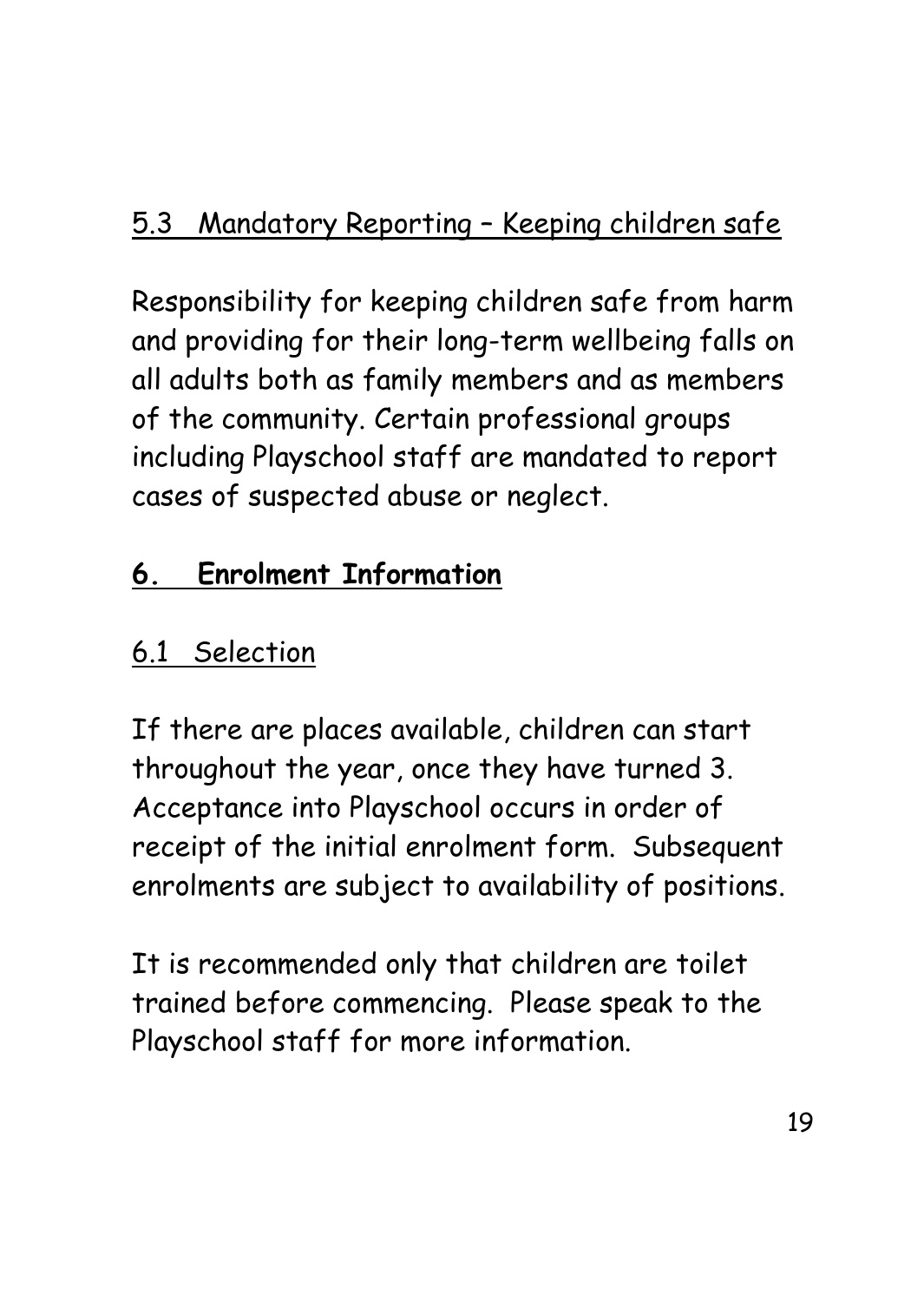#### 6.2 Waiting Lists

Once all available places have been filled, children will be placed on a waiting list. When a vacancy occurs, places will be allocated according to position on the list.

Parents will be kept informed of all positions available within the Tuggeranong Link Playschool network.

If enough interest/demand is generated new playschool sessions may be created

### 6.3 Enrolments

Prior to enrolment, parents/carers are required to complete a confidential enrolment form and provide copies of immunisation records. In term 4 prior to the start of the New Year parents/guardians will be invited to attend an information night at which time the operation of the Playschool will be discussed.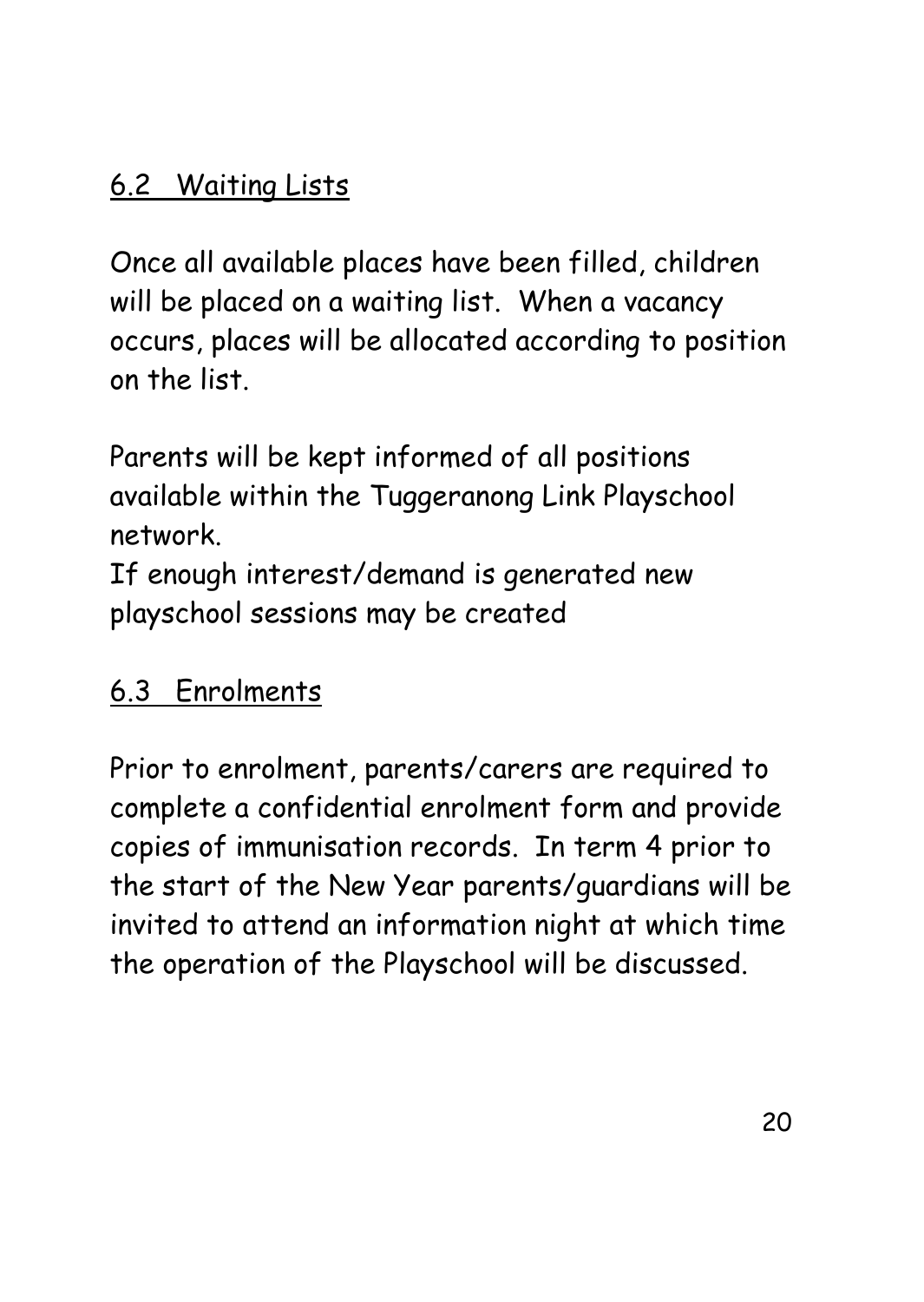## 6.4 Cancelling/Forfeiture of Playschool place

A minimum of two weeks notice is required if you intend to withdraw from the programme. Families, who are to be away for an extended period but wish to reserve a place in their absence, must continue to pay fees whilst they are away in order to do so.

If your child is going to be absent from Playschool, please notify the staff. If a child fails to attend a session on three consecutive occasions without notification to the Playschool, the Playschool has the authority to cancel the child's place in the programme. The Playschool will write to your last known address to inform you of this action. Any fees outstanding will be pursued.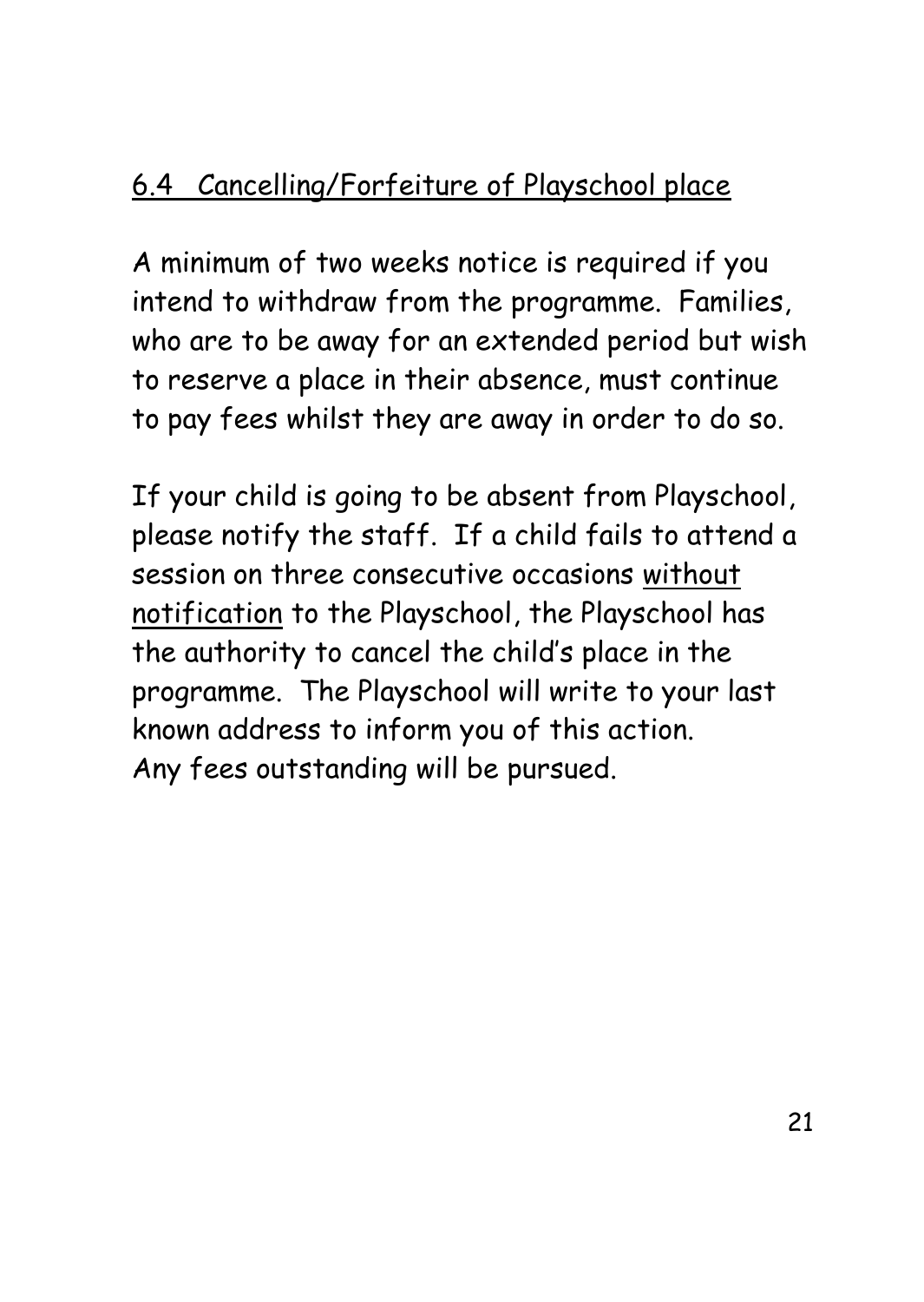## **7. FEES AND FINANCIAL MATTERS**

Playschool receives NO government funding or financial assistance and all programmes are fully funded by the fees charged. Fees are payable in full, within the first three weeks of term. Late payments will incur a late fee at a rate of \$20.00 for each week overdue.

Financial difficulties: to ensure you do not incur late fee charges please speak to your House manager ASAP so they may organise a payment plan with you. Please note: families must pay for every session each term and unfortunately missed sessions cannot be made up due restrictions in child numbers per class.

### 7.1 Holding fee

Each year parents will be asked to pay a nonrefundable deposit on enrolment. This payment secures your place in the programme or on the waiting list.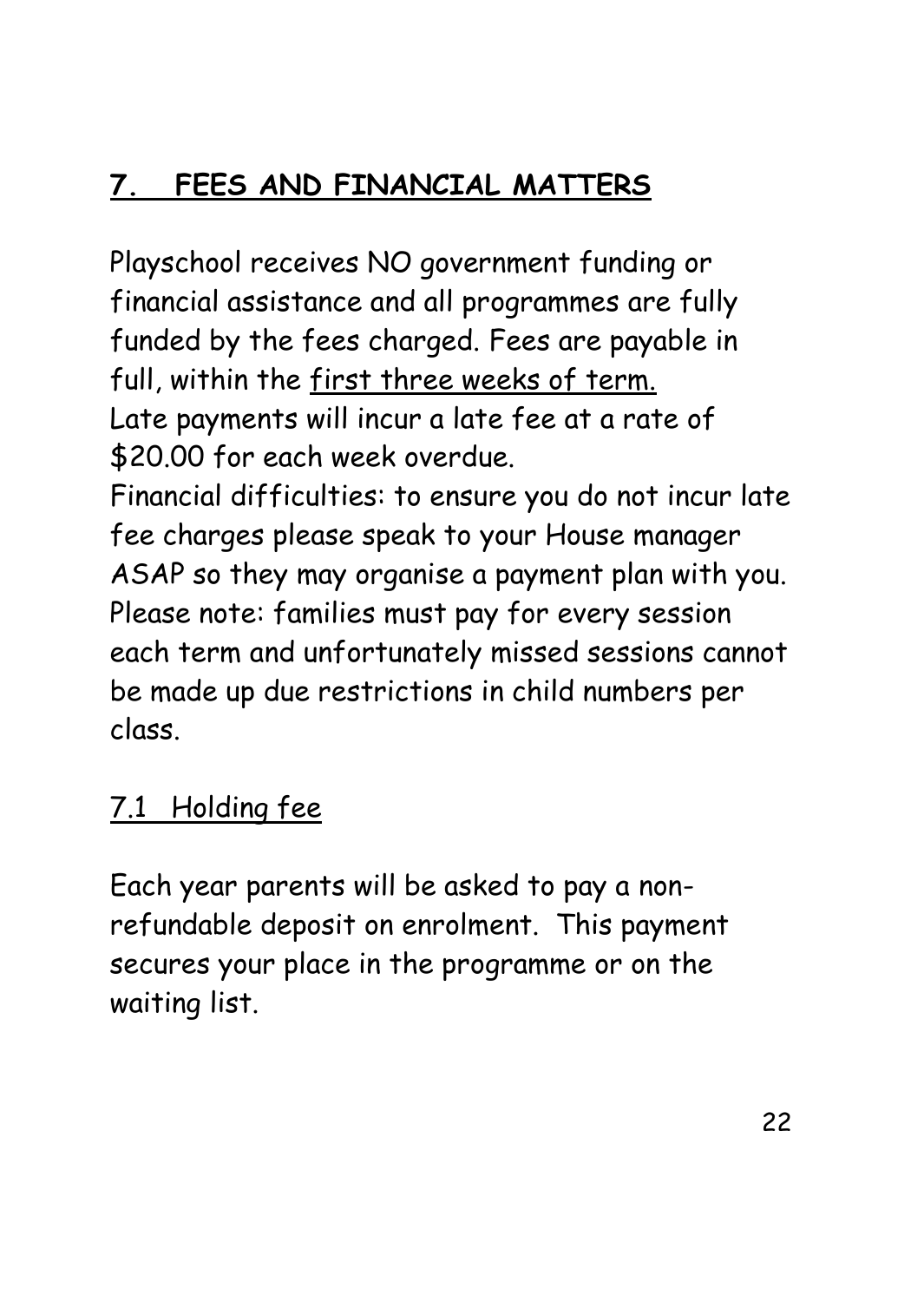Part of the deposit will be placed against the insurance levy for the year.

#### 7.2 Late Pick Up

Parents/Carers must notify staff if they are going to be late collecting their child.

If the child remains at the Playschool for more than 15mins after the conclusion of the session and we are unable to contact you, staff will contact the person nominated by you to collect your child. If you are late picking up your child you will be charged at the rate of \$10 per 15 minutes.

### **8. What to Bring**

• All children are required to bring their own lunch in a lunch box/s or similar container and water bottle. It is preferred that this is fruit, sandwiches or **something healthy**. Please ensure that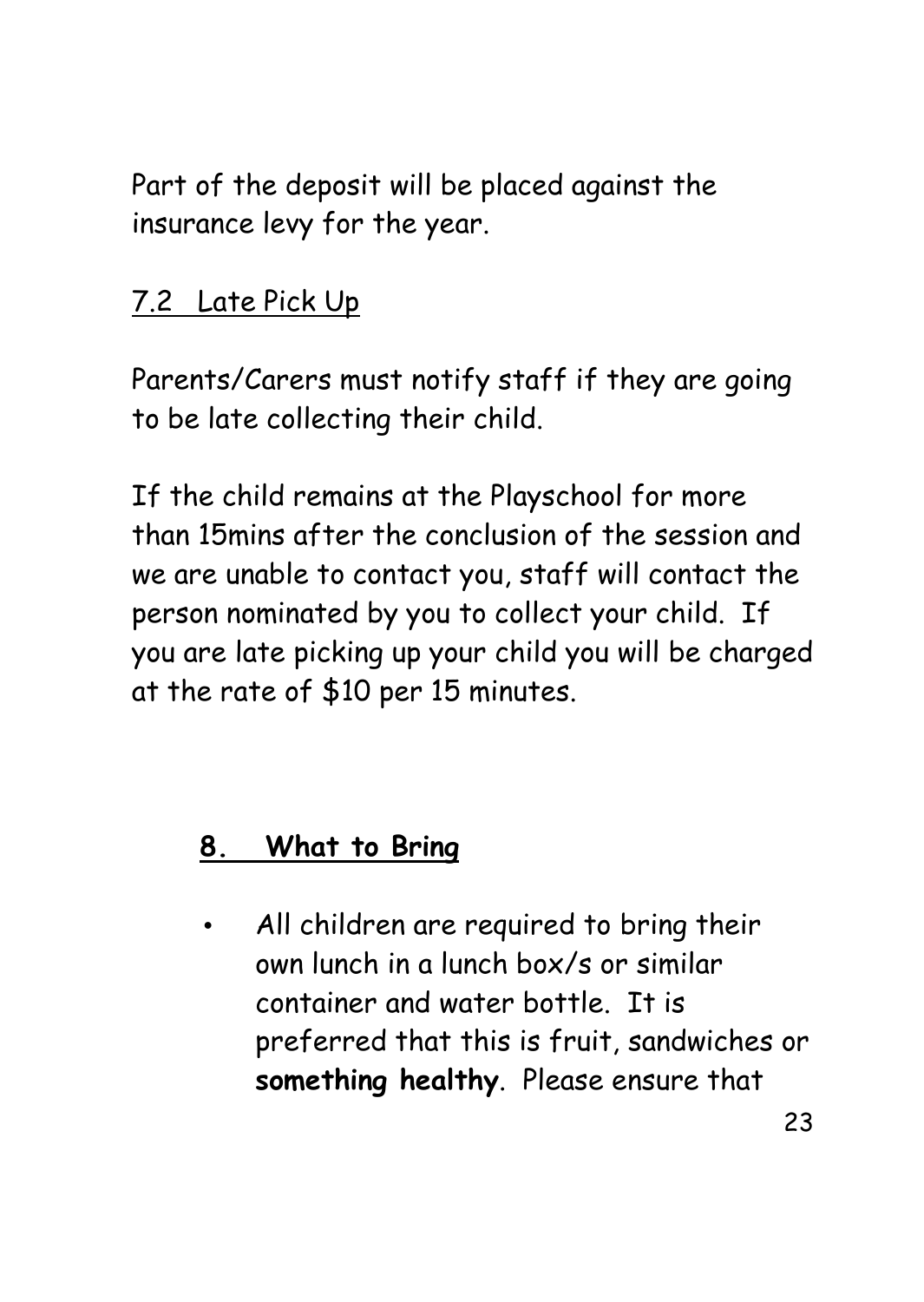your child can independently access their lunch. Some children (and the teachers!!) have a lot of problems with cling wrap and some tight fitting lunchboxes.

- Bag
- **Broad brimmed hat**
- Change of clothes
- Extra pair/s of underwear
- Coat in winter
- Drink bottle
- **Closed in shoes**

#### **All items are to be clearly labelled with child's name**

Sunscreen should be applied before each session.

### **9. Our Playschool Program**

A weekly/fortnightly program is designed by the teacher that is specifically designed for the needs and interests of the children in the Playschool session. A copy of the programme is posted on the noticeboard. Please feel free to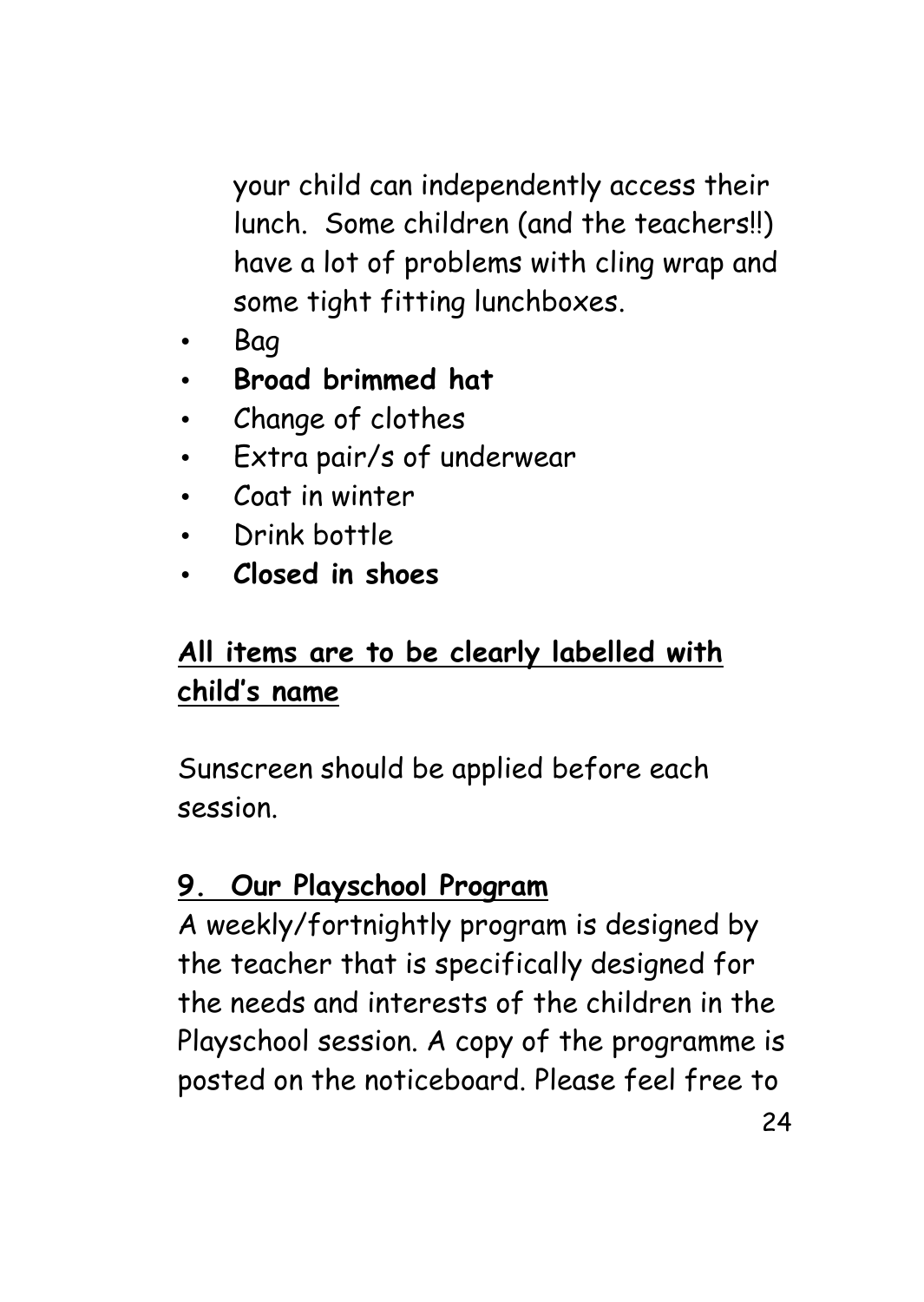discuss the programme with the teacher at any time.

### 9.1 General

Each session will incorporate the following

- Puzzle time
- Craft, painting activities
- Fine motor skill development
- Use of manipulative/construction toys
- Play dough (or similar) play
- Gross motor activities
- Sand and/or water play
- Music and singing
- Story time
- Language and social development activities
- Lunch period
- Quiet time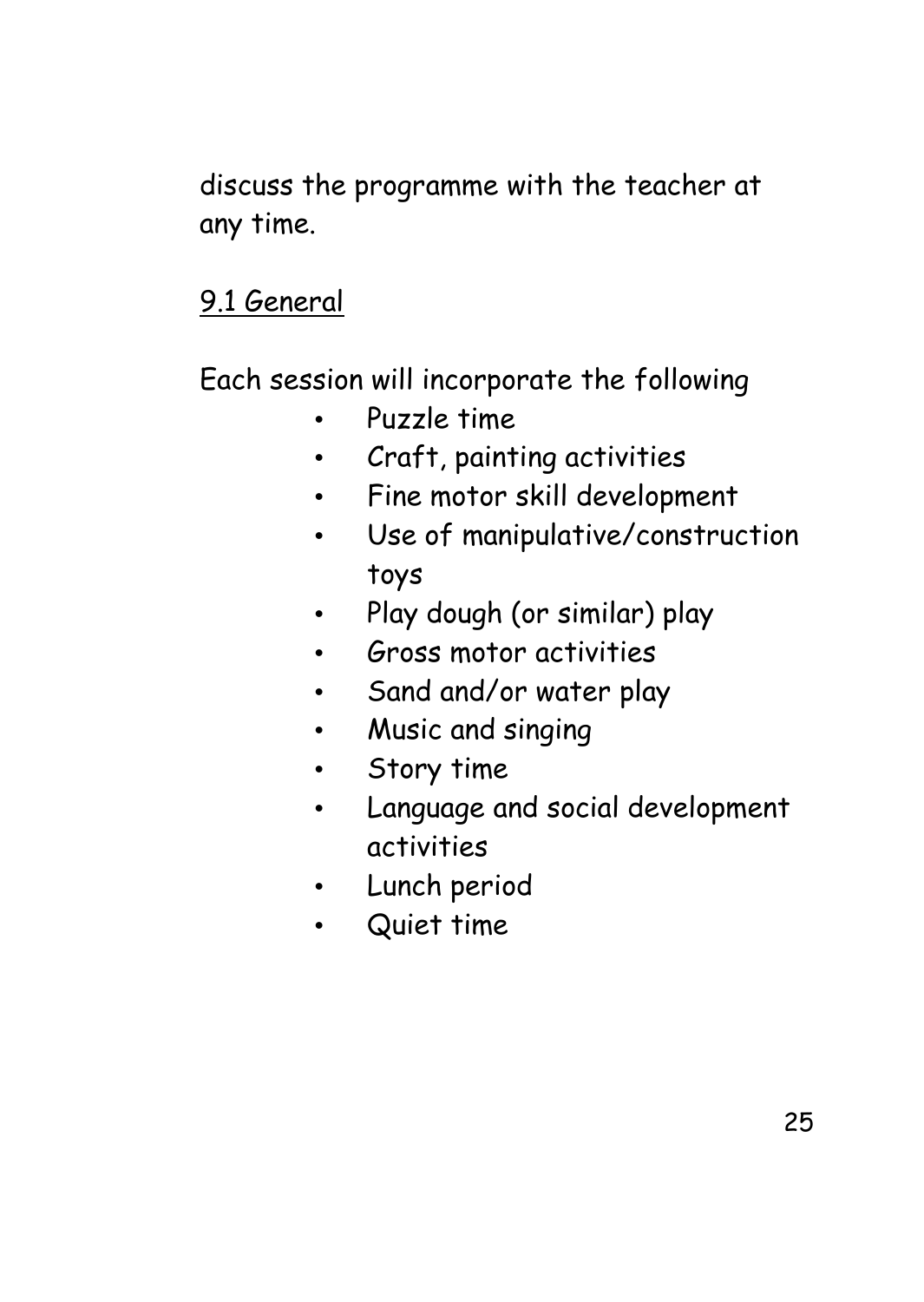## 9.2 Birthdays

We are happy to celebrate your child's birthday at lunchtime. Parents might like to bring along a cake – please enquire about other children's dietary allergies before doing so. We do not encourage lollies to be bought to Playschool.

#### 9.3 Special Needs Assessment

It is very important that any difficulties children are experiencing are discovered quickly and parents are made aware of the early intervention possibilities available to them.

If a teacher identifies a special need, it will be discussed with parents and our qualified staff can then assist with referral procedures as appropriate.

Likewise, if parents have any concerns please feel free to discuss them with the teacher.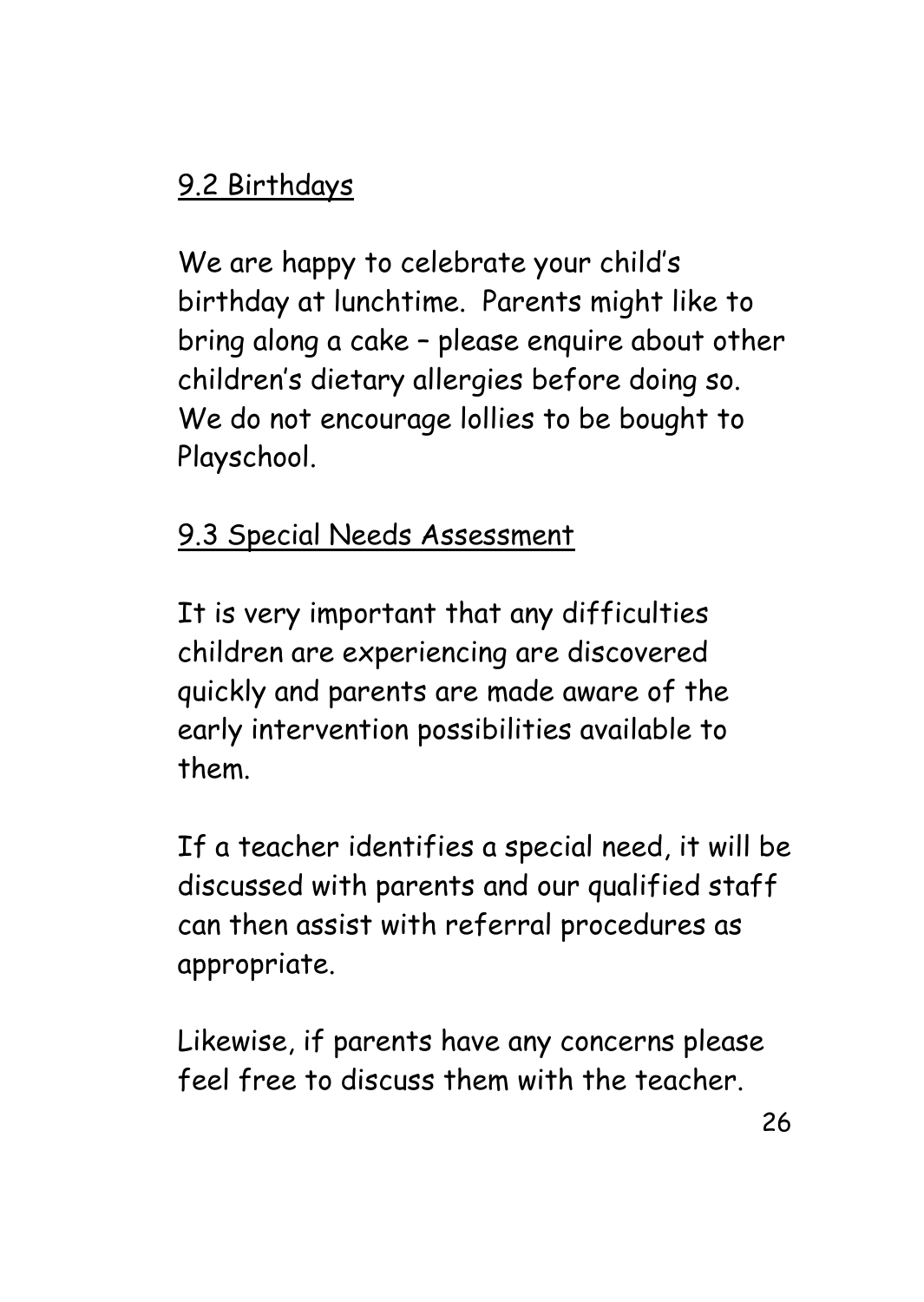## **10. Emergency Procedures**

Children and staff will practise an emergency evacuation drill periodically throughout the year, so that children become familiar with the process. This aides in alleviating undue alarm or stress, for the children in the event of a real emergency.

If you have any concerns with this procedure please speak to the teacher.

In the event of a real emergency, parents will be notified as soon as possible and advised where to collect their children. Again, may we reiterate the importance of providing up to date contact numbers.

#### **11. Behaviour Management Policy**

Between the ages of 3 to 5 children are able to understand the difference between acceptable and unacceptable behaviour,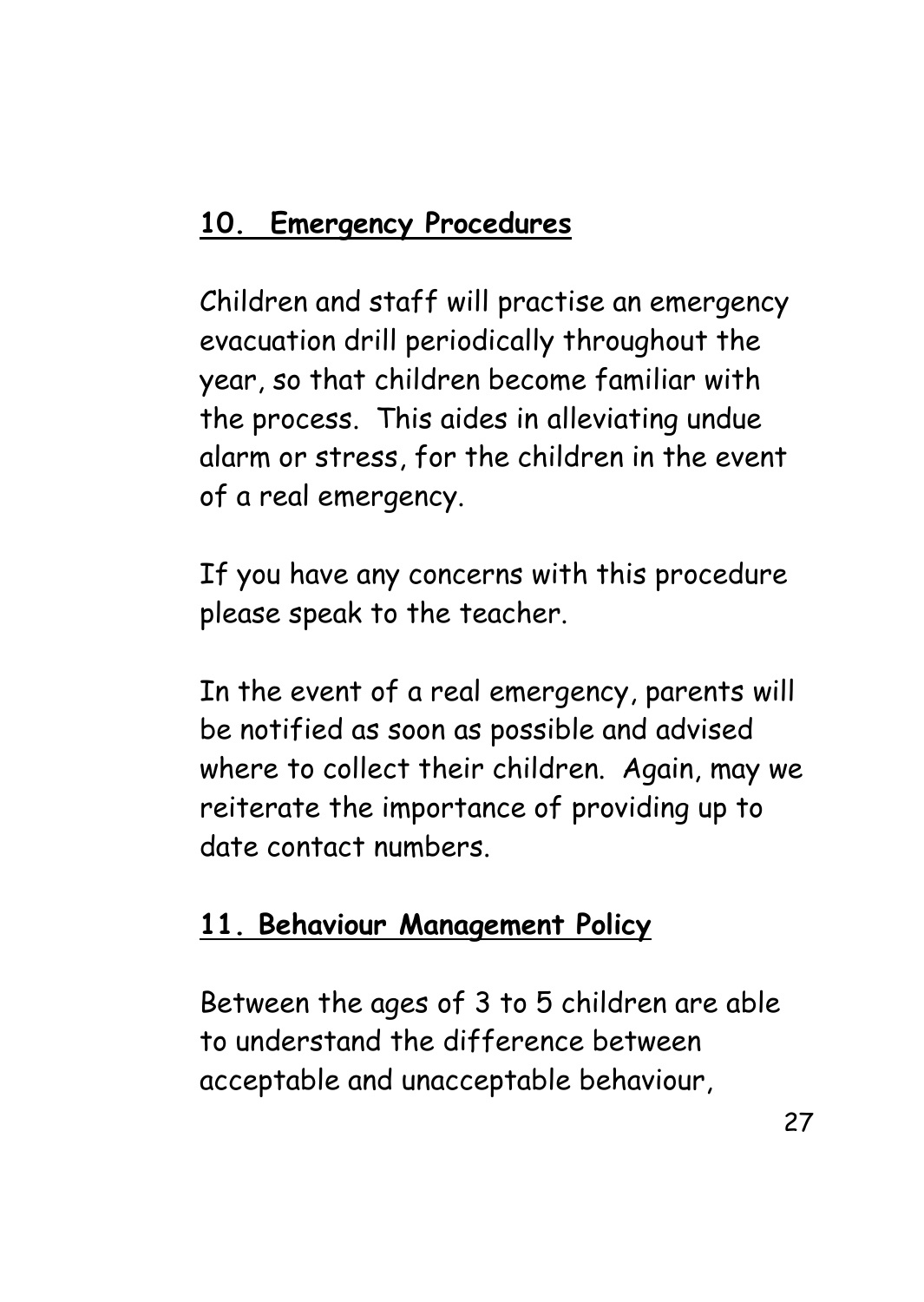although their judgement maybe clouded by their desires.

Children in this age group sometimes lose control and hit out. It is easy for them to become overwhelmed and behave in unacceptable ways. In the Playschool environment staff aim to work towards a situation in which children can develop their social and emotional skills in an atmosphere of mutual respect, trust and acknowledgement.

To encourage a child's self-control without loosing their self-esteem, staff will:

- Help children use their problem solving skills to come up with a solution they can accept.
- Avoid problems by anticipating them and have children help problem solve.
- Try to understand what is behind the child's behaviour. (May include talk with parents).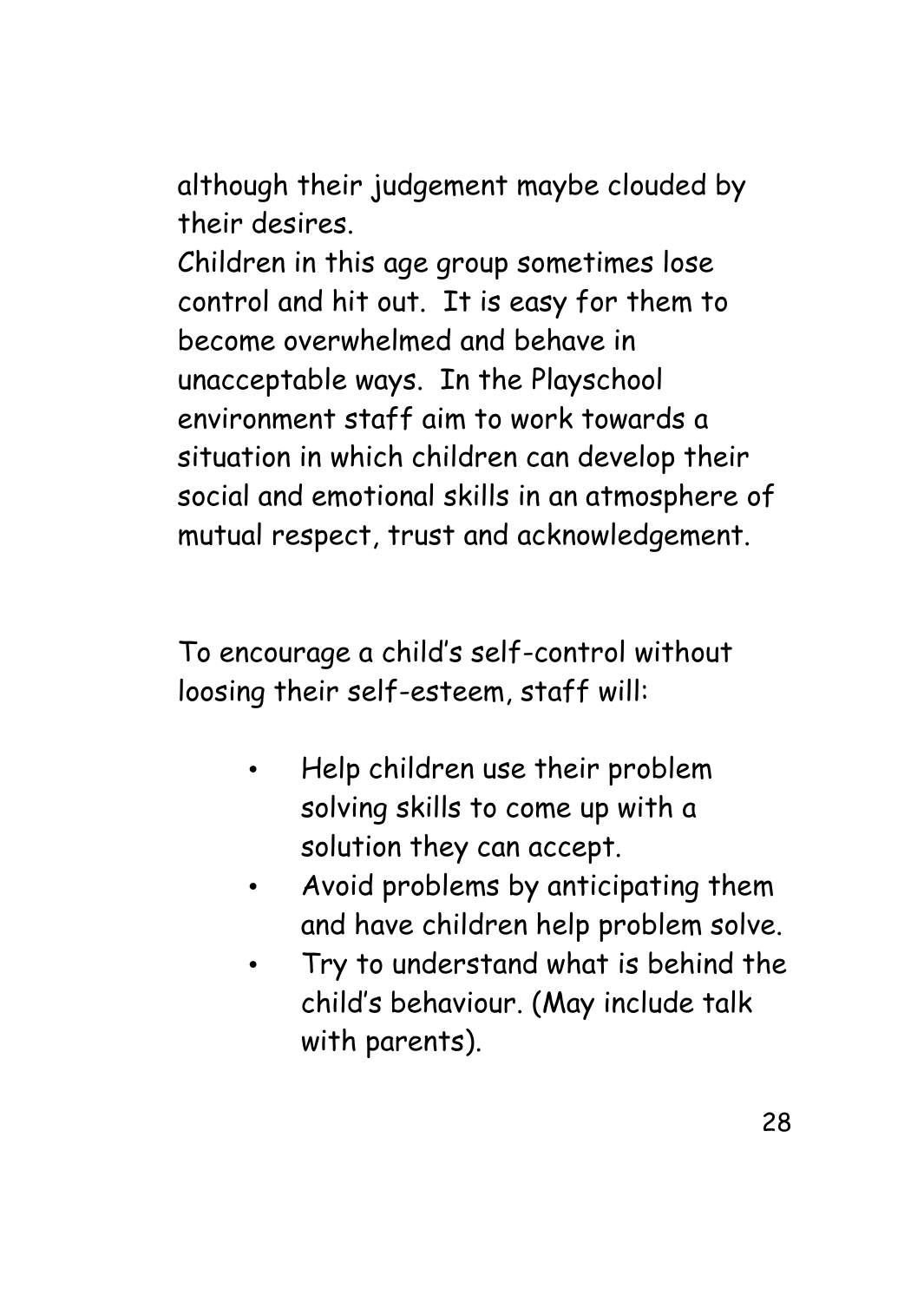- Focus on child's behaviour; do not make general statements that judge the child. Help child understand how their actions cause a problem.
- Stop behaviour that is dangerous immediately and firmly so that children learn to respond automatically when they hear tone of voice (Calm and firm).
- Notice when children are restless and give them a way to release their energy constructively.
- Acknowledge child's feelings. Any significant behavioural problem that arises will be discussed with the parents as soon as possible to:
	- Keep parents informed.
	- Ascertain whether behaviour is common to both Playschool and home.
	- Determine if other factors are influencing behaviour. Co-operatively assist to overcome the problem.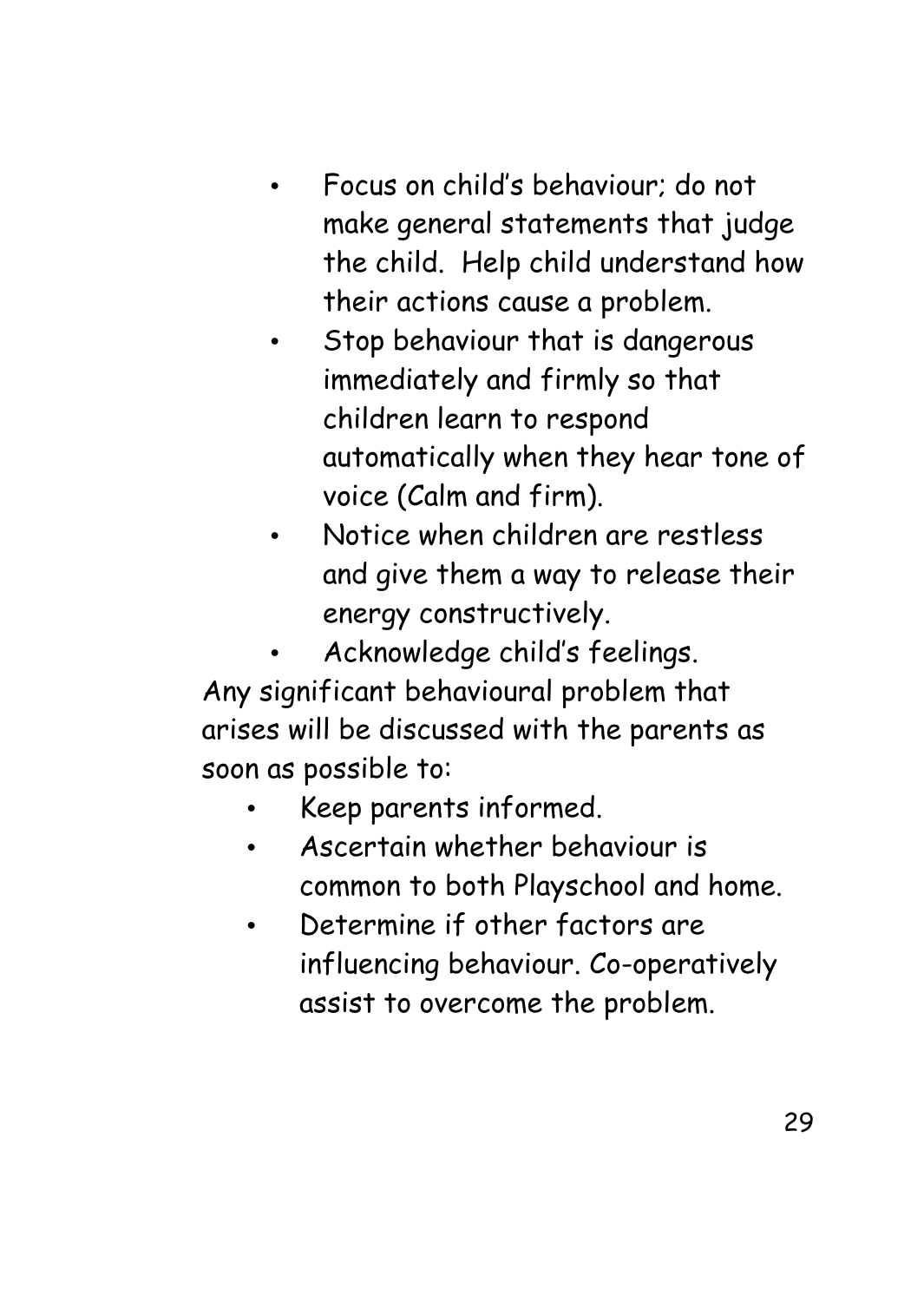### **12. Provisions for dealing with issues or concerns.**

The Playschool encourages parents to raise any issue or concern they might have with the staff. Parents are encouraged to raise such matters as soon as possible so that the concern can be dealt with early, rather than letting it escalate into a bigger problem.

The following steps are suggested guidelines for raising concerns:

> Speak to the staff directly. Most problems can be solved this way.

> If you feel uncomfortable about approaching the staff directly, or in the event you feel a solution has not been reached, then please speak to the Executive officer of Tuggeranong Link. Phone 62921604 or email on [tugglink@tugglink.org.au](mailto:tugglink@tugglink.org.au)

> Children's Education and Care Assurance Complaints: 6207 7581

Email [complaintsCECA@act.gov.au](mailto:complaintsCECA@act.gov.au)